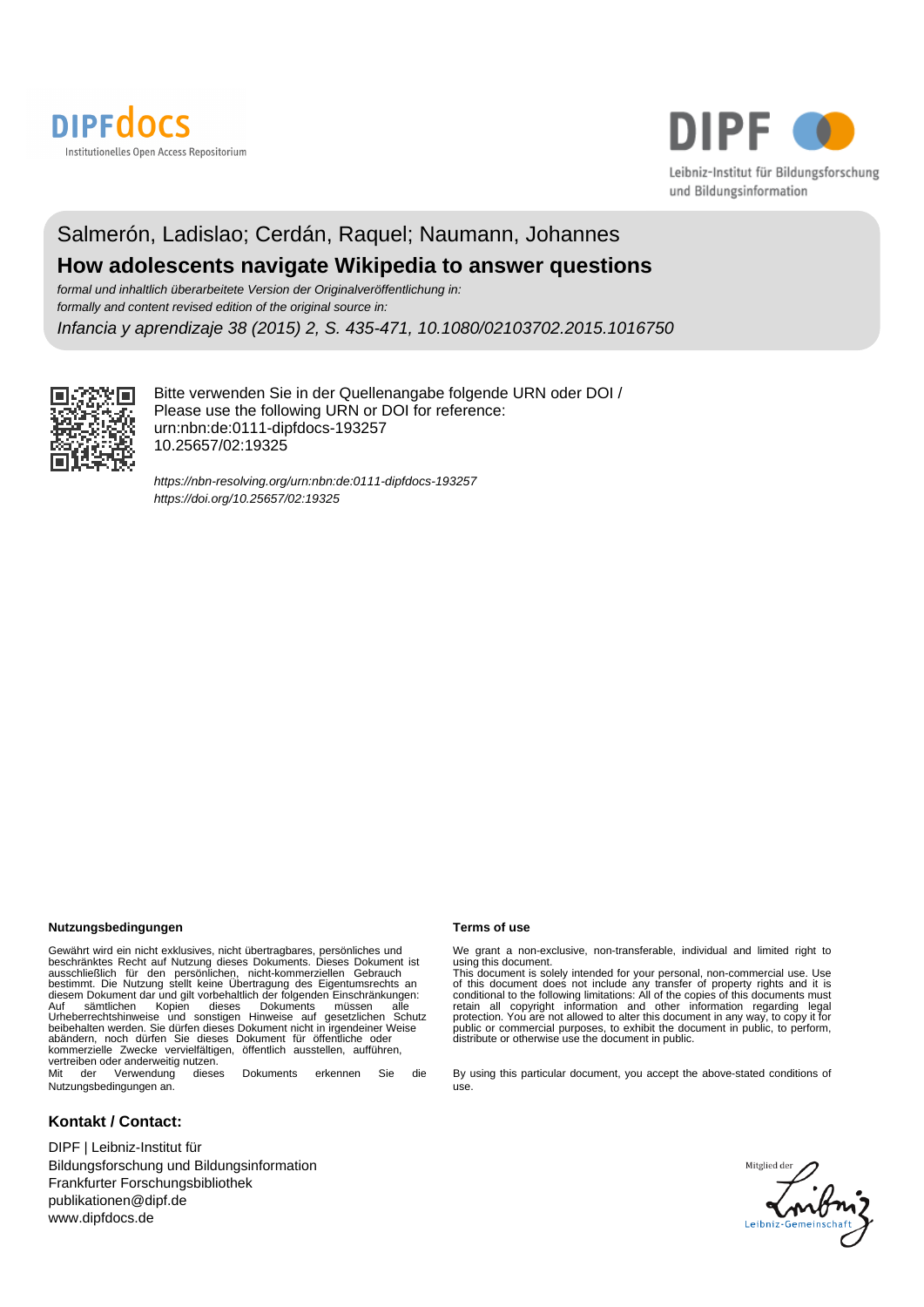This is an Accepted Manuscript of an article published by Taylor & Francis in Infancia y aprendizaje on 31/03/2015, available online: http://www.tandfonline.com/10.1080/02103702.2015.1016750.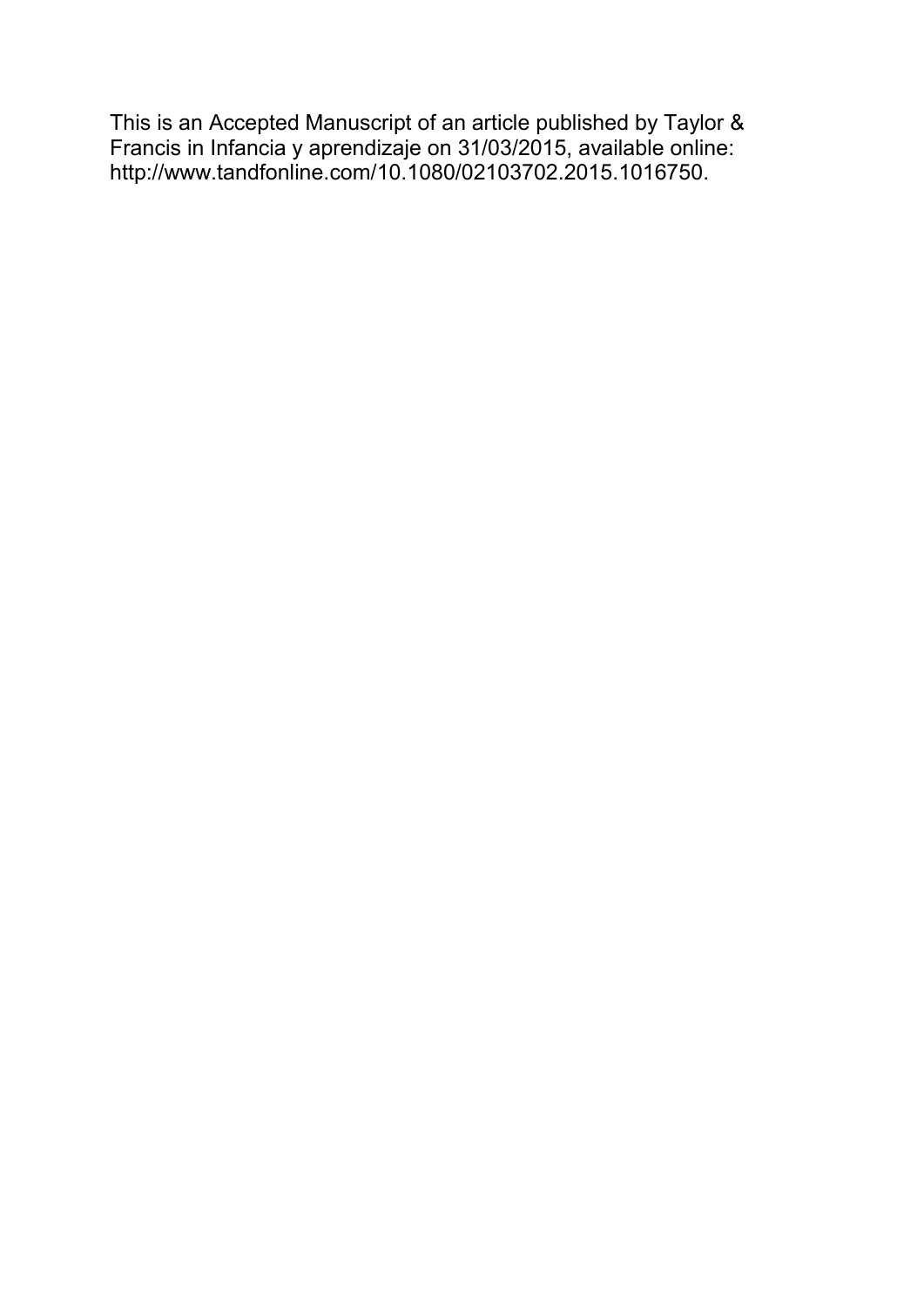# How adolescents navigate Wikipedia to answer questions

# Ladislao Salmerón and Raquel Cerdán

Department of Developmental and Educational Psychology & ERI Lectura

University of Valencia, Spain

Johannes Naumann

Goethe University Frankfurt am Main, Germany

Article in press: 06/11/2014. Please check the journal version:

Salmerón, L., Cerdán, R., & Naumann, J. (in press). How adolescents navigate Wikipedia to answer questions. *Infancia y Aprendizaje*.

# Acknowledgements

This research was funded by the Spanish Minister of Economy and Innovation (Secretaría General de Universidades, EDU2011-25885). We thank Pilar García-Carrión and Gema Tavares for their assistance in data collection.

Correspondence concerning this article should be addressed to Ladislao Salmerón, ERI Lectura & Department of Developmental and Educational Psychology, University of Valencia, Avda. Blasco Ibáñez, 21. 46010 Valencia, Spain. E-mail: ladislao.salmeron@valencia.edu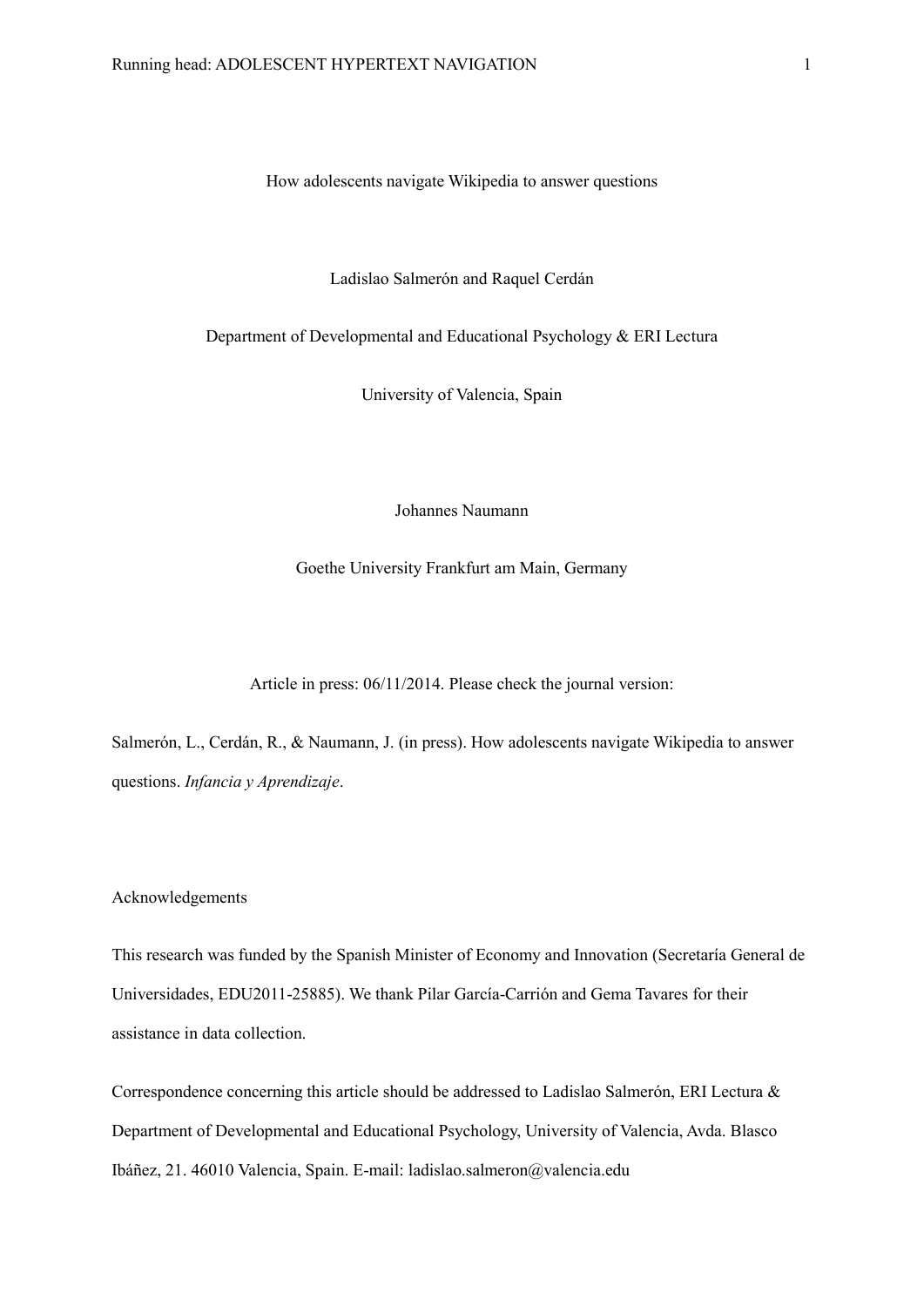# **Abstract**

In one experiment, we explored how high-school students' use of hyperlink relevance cues while they navigate to answer questions from hypertexts. Current evidence has shown that students may navigate by either performing a deep semantic analysis of the relationship between the question and the existing hyperlinks, or by matching words in the question to words in the hyperlink labels. We focused on how students combine both cues during navigation, and how comprehension skills relate to the use of such cues. Our study revealed that 14 year old students (*N* = 53) selected hyperlinks by relying to a similar degree on both word matching and semantic overlap. Furthermore, when there was a conflict between an irrelevant link cued via word matching and a relevant link only cued through semantic overlap, students' comprehension skills facilitated their initial selection of an informative relevant link. To conclude, we discuss the implications of these results for current models of hypertext navigation.

*Keywords*: hypertext navigation, text comprehension, high-school students, comprehension skills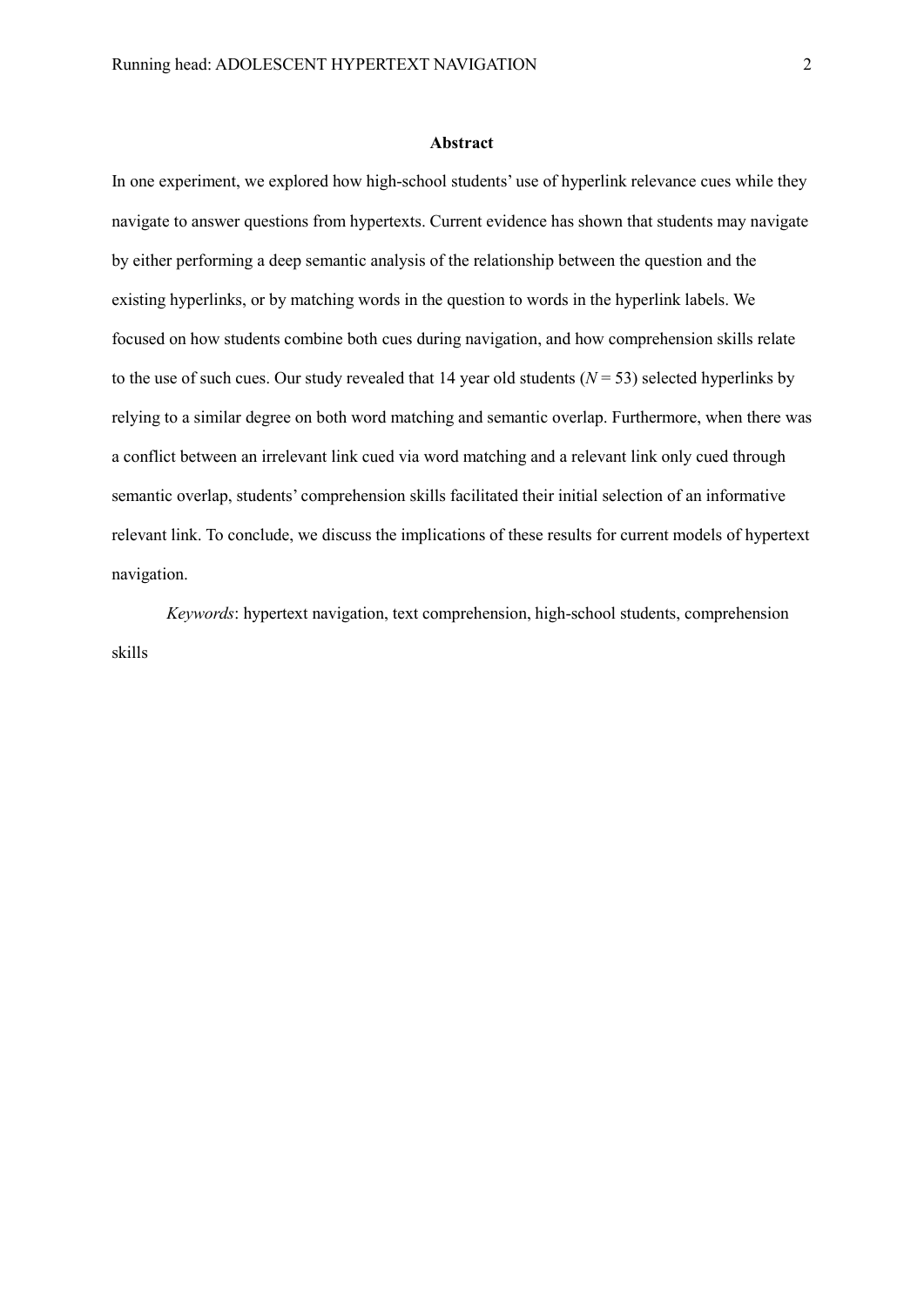Many current instructional activities in high schools require students to use web documents to learn about particular topics. For example, in Webquests students are provided with a set of questions and they are instructed to use a set of Web resources to answer them. In that situation, a critical issue is to understand how the students select a hyperlink to find information useful to answer the question, because an incorrect decision might lead the students to irrelevant documents, which might impair their comprehension (Naumann, Richter, Christmann, & Groeben, 2008). The main goal of this paper is to shed light on which cues young students use to select relevant hyperlinks in web pages, and how the use of those cues is related to students' skills to comprehend printed text.

# **Relevance cues of hyperlinks**

Which criteria students use to select hyperlinks that are relevant to fulfil their assignments? To determine the relevance of a hyperlink students can rely on different cues, that could be classified into visual and hyperlink label cues. On the one hand, visual cues are perceptual features that by social convention signal the relevance of a link, such as typography or position in a list of hyperlinks. Those cues may be particularly salient when hyperlinks are presented in a search engine results page (SERP). For example, Rouet, Ros, Goumi, Macedo-Rouet & Dinet (2011) found that the probability that middle school students would chose a link from a list increased when the link included a word from the search query in capitals, as compared to when the same link was displayed in lower case letters. In the same scenario, Pan et al. (2007) reported that graduate students mostly selected the top three pages from a SERP when performing simple search tasks (see also Salmerón, Kammerer & García, 2013). An analysis of the students' eye-movements revealed that most of them did not look at links below the third link. In sum, there is ample evidence that students can rely on perceptual signs as relevance cues. However, these cues are highly dependent on the interface used in the navigation system (e.g. a SERP can be displayed as a list or as a matrix of results, Kammerer & Geriets, 2012), and they are usually not available while students navigate hypertext documents such as Wikipedia.

On the other hand, hyperlink label cues refer to the extent that link labels can be matched to the task demands. Two particular textual features are regularly used by students to assess text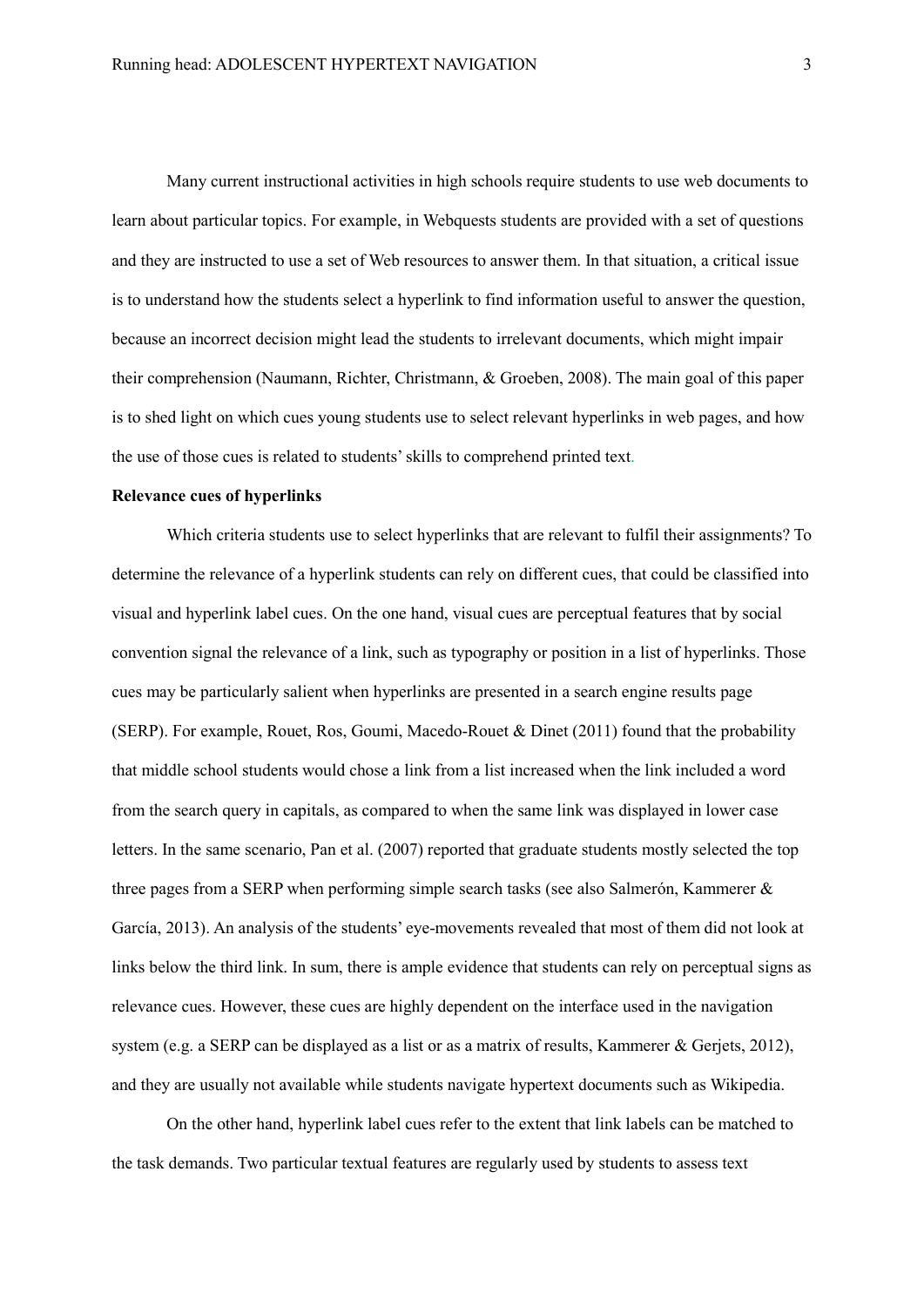relevance: semantic or word overlap with the question to be answered (Lewis & Mensink, 2012). The use of semantic overlap to select hyperlinks has been particularly stressed by semantic models of hypertext navigation. These models aim to explain and predict people's navigation across webpages while performing tasks such as buying a product in an on-line store or searching for information about a particular disease (CoLiDeS+ by Juvina & van Oostendorp, 2008; SNIF-ACT, by Fu & Pirolli, 2007). Although these models propose different mechanisms to predict people's navigation, they all share the notion that users assess the semantic relationship between their goals and some of the existing hyperlinks in a webpage, and that they base their decision about which hyperlink to follow on the degree of semantic overlap between the goal and the hyperlink. For example, in one of the most acknowledged models, the SNIF-ACT (Fu & Pirolli, 2007), users compare their goal with the semantic information conveyed in a link, by means of a semantically based spreading activation mechanism. Links that semantically match the goal demands would receive a high information scent. Thus, the perceived relationship, or information scent, is compared against the scent of the already assessed links. Once the users reach a point in which the expected gain from the rest of available links won't pay for the extra effort needed to assess them, they might click on the link with the highest information scent. In sum, from the point of view of these models users perform a quite systematic assessment of the available hyperlinks' relevance before selecting the most appropriate one.

A second relevance cue based on the hyperlink label is word matching, i.e. to decide that a link is relevant just because it includes a word from the search query. In this line, Wiley et al. (2009; Exp. 1) observed that most of the undergraduate students assessed selected links based on the presence of a keyword ('Mt. St. Helens') from their query ('What caused the eruption of Mt. St. Helens?') (see also Cerdán, Gilabert, & Vidal-Abarca, 2011).

In sum, prior evidence suggests that students use two different hyperlink label content cues to determine hyperlink's relevance. The extent to which word matching and semantic cues interact during question-answering tasks on hypertext is still an open question, because this issue remains largely unexplored in the empirical literature. An exception is the study by Keil and Kominsky (2013), that asked students from middle school to university to what extent a list of web pages were relevant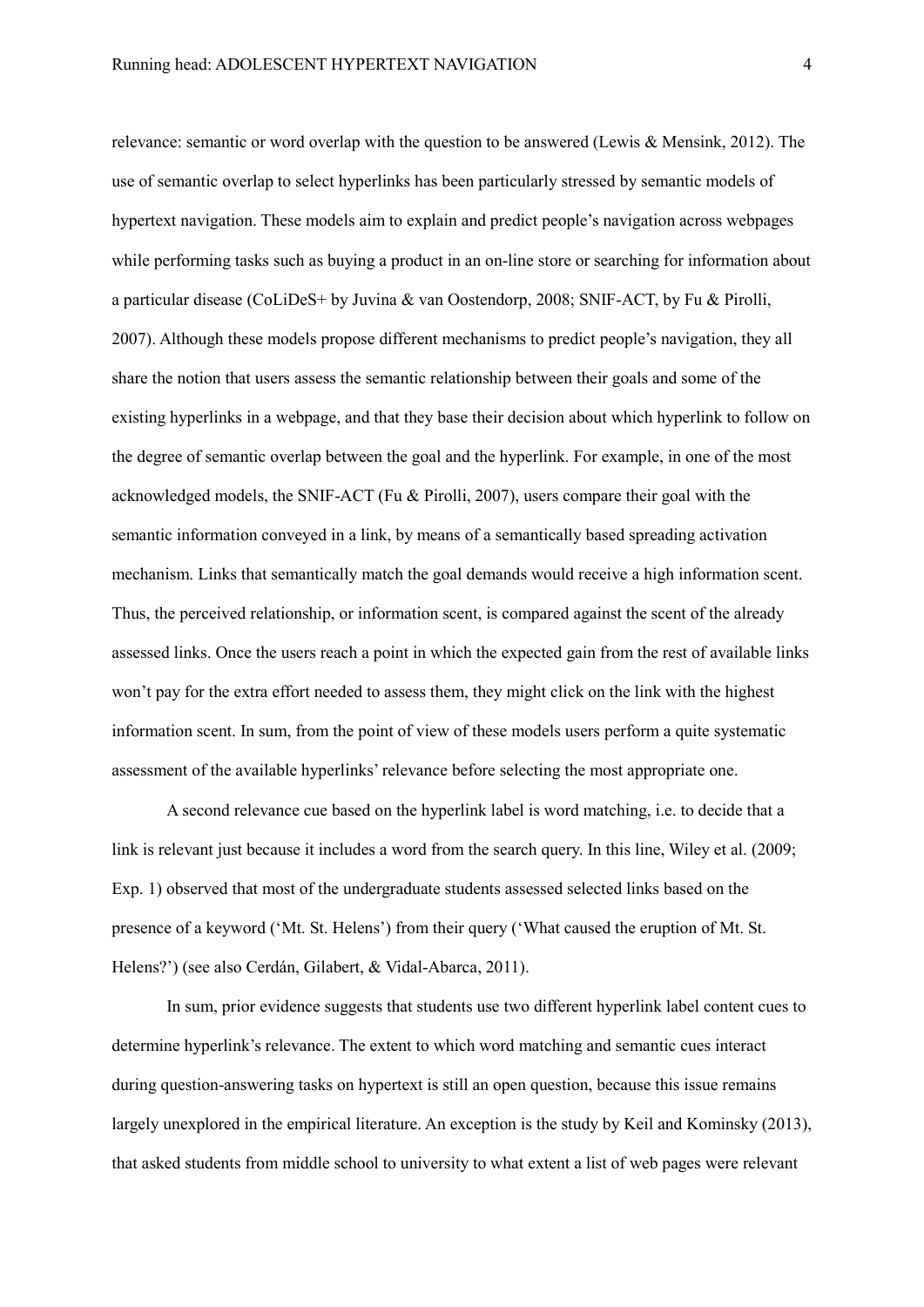to solve a question. They found that students rated as most relevant web pages whose title semantically overlapped with the question. In addition, students rated as low relevant the pages that were only related by means of word matching, but not semantically. Participants in Keil and Kominsky (2013) study were not able to access the pages, and therefore their results may be difficult to generalize to web navigation.

# **Comprehension skills and hyperlink selection**

By correctly balancing the use word and semantic cues students would navigate efficiently across links with relevant information, which in turn would improve their comprehension of hypertext (Salmerón, Cañas, Kintsch & Fajardo, 2005). Therefore, it is important to identify which individual characteristics help students to combine word and semantic cues to select links relevant for their learning goal. A potential explanation may focus on their skills to comprehend printed texts. Skilled comprehenders can implement important comprehension procedures that had been practiced extensively, such as identifying relevant ideas in the text and inferring the idea conveyed in a passage independently of the particular words used by the author (Perfetti, 2007).

In this line, Rouet el al. (2011) studied how high and low skilled students combine different relevance cues to select hyperlinks. Specifically, they compared label content cues (i.e. the link label referred to information relevant for the search query) and visual cues (i.e. the inclusion in the link of a keyword from the search query in capitals). The authors found that skilled comprehenders prioritized the content of the hyperlink label as a relevance cue over other competing visual cue (i.e. keyword in capitals). Low skilled students, on the contrary, prioritized the visual cue over the hyperlink label content. They interpreted this effect based on the fact that low skilled students need to focus most of their attention on word decoding at the expense of inferential processes. Rouet et al.'s (2011) study provides strong evidence that students use different relevance cues (visual versus hyperlink label) based on their comprehension skills. However, the study did not isolate the two different hyperlink label cues discussed above, i.e. word matching and semantic overlap. Indeed, predictions regarding the role of comprehension skills and the selection of a relevant link might vary depending if students prioritize semantic overlap or word match as main relevance cues. In the first case, we might expect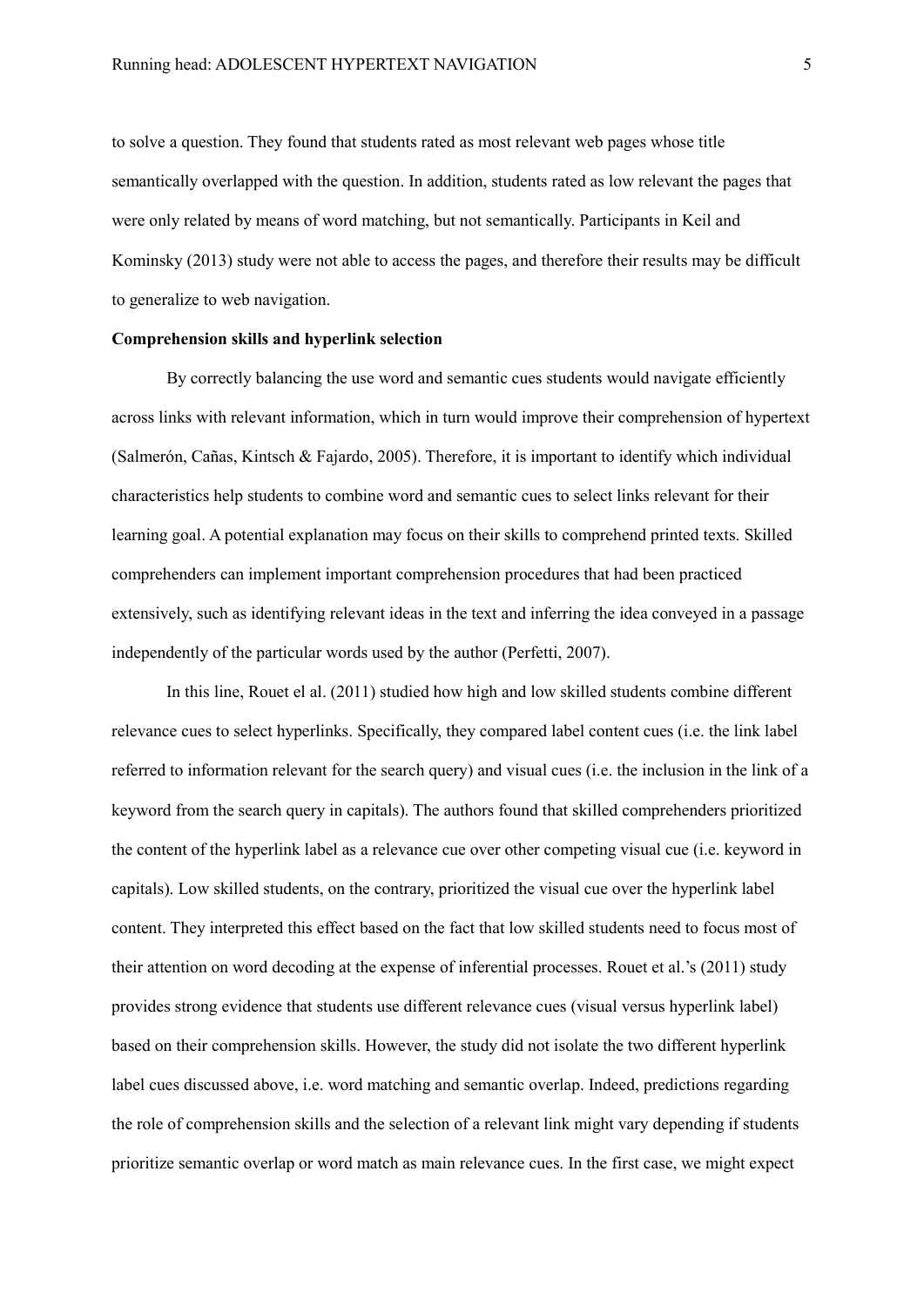that comprehension skills have a direct impact on navigation, because they are essential to uncover the potential semantic relationships between links and students' tasks (Coiro & Dobler, 2007). Prior research evidenced that comprehension skills facilitate the selection of links relevant for the learning goals of young and undergraduate students (Naumann, Richter, Flender, Christmann, & Groeben, 2007; Naumann et al., 2008), and the selection of a cohesive navigation path by young students (Salmerón & García, 2011). Note that these studies did not control for the potential confounding of word matching between the students' goals and the hyperlink labels.

On the contrary, if students emphasize word matching we might predict that comprehension skills may not be critical for navigation, because they are not essential to match words in the link label to keywords in the students' task. Supporting this view, Cerdán et al. (2011) found that both low and highly skilled students initially accessed sections from an electronic text that contained a word match with some of the words in the to-be-solved question, even though those sections were not informative for the question. For example, students were presented with the question "*Which adverse reactions can the vaccine provoke"* and they tended to visit the following distracting location of the text that had not a semantic relation but contained a word overlap: "*Ask your doctor if you are under medical treatment or have had adverse reactions to the Flu vaccine. If these are very intense it may be dangerous to the Fetus in case of pregnancy*."

In sum, the predicted impact of comprehension skills on navigation may vary according to the importance given by students to word and semantic cues during navigation.

# **Research questions**

The aim of the present research was to test to what extent students prioritize word matching or semantic overlap cues to select relevant hyperlinks in a complex learning hypertext. To this end we ran an experiment in which high school students navigated a Wikipedia document to answer a set of questions about the French Revolution. Questions mentioned both a relevant link (which included information necessary to answer the question) and an irrelevant link (which did not include relevant information). The wording of the irrelevant link always occurred literally in the questions. Half of the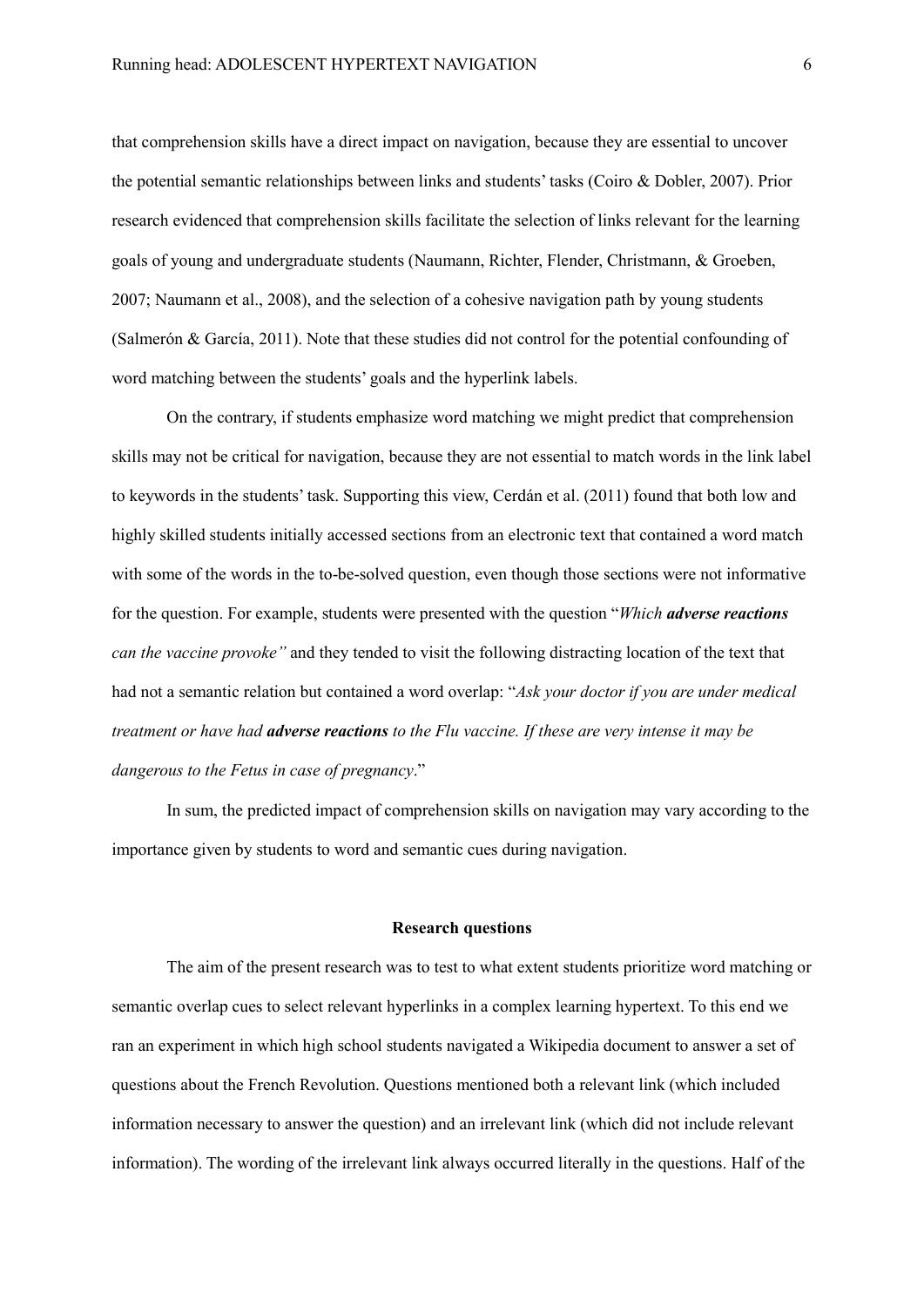questions in addition literally contained the wording of the relevant link (literal-link questions). The other half, in contrast, contained only a paraphrase of the relevant link's wording, and therefore the question had a literal match only with the irrelevant link (paraphrased-link questions).

Predictions concerning students' navigation to select particular links vary according to the emphasis they give to semantic and word matching cues. Specifically, we will test predictions from three different views that either: a) emphasize semantic overlap cues over word matching for navigation (semantic view), b) stresses word matching as main relevance cue (word matching view), or c) assume that both cues might participate in hyperlink selections to a similar degree (semantic and word matching view). The first two views predict that students' will initially select links that are respectively semantically related or that share a word with the question (see Table 1). Only the semantic and word matching view predict an interaction between question wording (relevant link paraphrased or literally mentioned). In paraphrased-link questions both the relevant and irrelevant link would receive certain activation in regard to their relevance, either via a positive word match with the question wording (irrelevant link) or via a deep semantic assessment of its relationship with the question (relevant link). In literal-link questions, on the contrary, only the relevant link would receive additional activation by a deeper semantic analysis, and thus would be selected more often. In addition, the selection of those links would occur much more frequently than that of other available un-cued links (i.e. links not mentioned in the question).

# -Insert Table 1 about here-

The second research question relates to the influence of comprehension skills in students' decisions to select particular links in a document (see Table 2). Again, only the semantic and word matching view predict an interaction with question wording. While comprehension skills may not be necessary when the relevant link is already cued to a higher degree than the irrelevant one (literal link questions), they may be required to assess relevance in paraphrase questions, where both links receive certain activation by means of two different relevance cues: word matching (irrelevant link) and a deep semantic process (relevant link).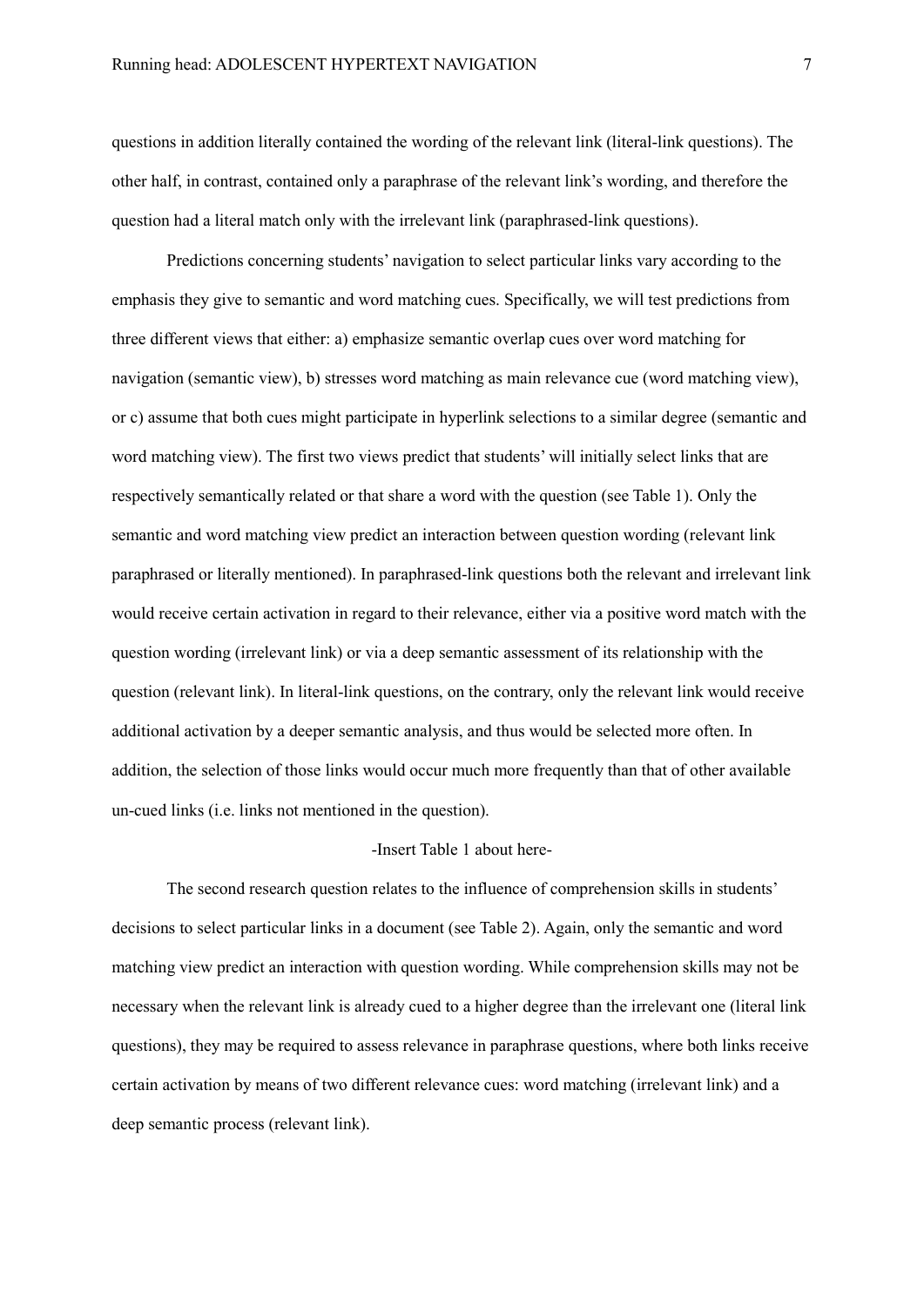# -Insert Table 2 about here-

# **Method**

# **Participants.**

Fifty-three students from 2° ESO (Spanish equivalent of eight-grade) from three classes of a private school from a major Spanish city participated in the experiment (mean age 14.2 years, 51% female, mostly Caucasian)<sup>1</sup>. On average, they had been using the Internet for 6 years ( $SD = 2.13$ ). In their school curriculum, the topic of the French Revolution had not been covered yet, and thus most of them had low background knowledge on the topic (mean self-ratings = 1.02, *SD* = 1.20, on a scale from 0 –minimum- to 10 –maximum).

# **Apparatus.**

We presented the questions and recorded participants' on-line behavior using an ad-hoc program written in Microsoft Visual Basic ® simulating a well-known web browser. The program recorded participants' clicks on hyperlinks and browser buttons, as well as visit times.

# **Materials.**

# *Hypermedia.*

We adapted a real hypermedia on the topic 'The French Revolution' addressed to high school students and distributed by the Spanish Minister of Education through its on-line educational repository (Tapia, 2004). The hypermedia mimicked the interface of Wikipedia ®. The main page included a navigable table of contents at the beginning of the page, as done in many Wikipedia pages (see Figure 1). The main page was composed of 1,559 words, and was organized in three main sections (causes, development and consequences of the Revolution). 8 out of the 10 subsections of the main page included 3 hyperlinks to additional Wikipedia-like documents (see section bellow). The linked documents were adapted from publicly available sources on the Internet, such as Wikipedia and other on-line repositories, and were shortened to have a similar length ( $M = 288.96$  words,  $SD =$ 43.59).

-Insert Figure 1 about here-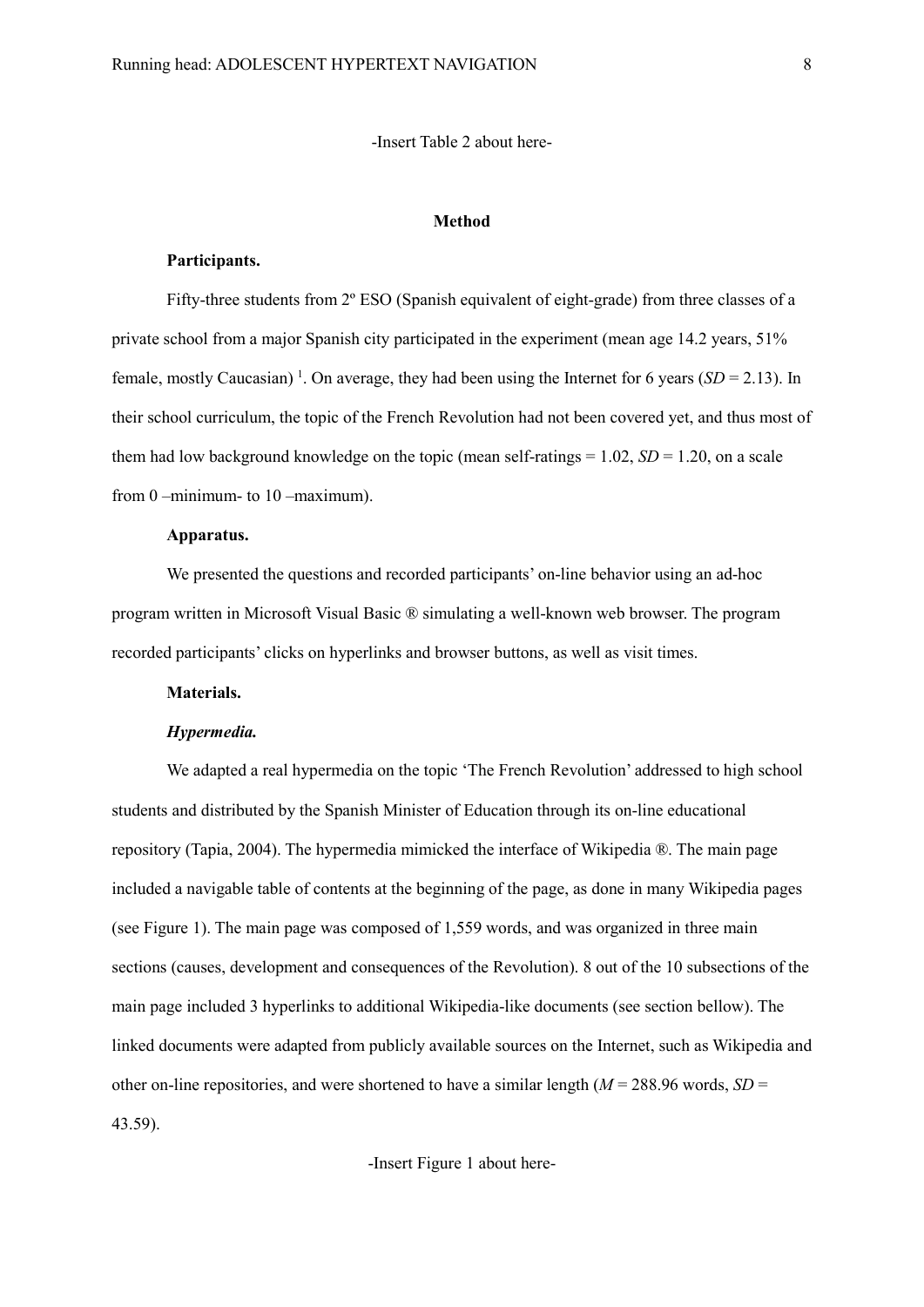# *Hyperlinks.*

Eight subsections of the main page included 3 embedded hyperlinks. For each question students were told to visit a particular subsection where they could find relevant information (although they were free to navigate any of the subsections at any time). For each question only one of subsections' link lead to a page that included relevant and necessary information for the question (i.e. relevant link). A second link lead to a page that included irrelevant information for the question, and the hyperlink label was literally mentioned in the question (i.e. irrelevant cued link). A third link pointed to a page with irrelevant information for the question, and the hyperlink label was not mentioned in the question (i.e. irrelevant uncued link). The uncued link was included as a control measure to discard a potential random selection of links. In each subsection the order of the appearance of the different types of hyperlinks was varied, so that across questions the link mentioned first was relevant (25%), irrelevant-cued (41.7%) or irrelevant-uncued (33.3%), whereas the link mentioned at the third (and last) position was relevant (50%), irrelevant-cued (25%) or irrelevantuncued  $(25%)^2$ .

# *Questions.*

We constructed six retrieve and six integrate multiple choice questions, in an effort to include the most typical kind of questions students are presented to answer from documents (OECD, 2009). Retrieve questions required participants to select and extract specific pieces of information from a linked page. Integrate questions demanded students to connect several pieces of information through inferences within the main hypermedia and a linked page. For each question only one subsection of the main page included a relevant link to answer the question. Each of the eight subsections of the main page included a relevant link in at least one question, while four subsections contained a relevant link for two questions.

Half of the questions literally mentioned the label corresponding to the relevant link of the target subsection (i.e. literal-link questions). For example, in the question "Which significant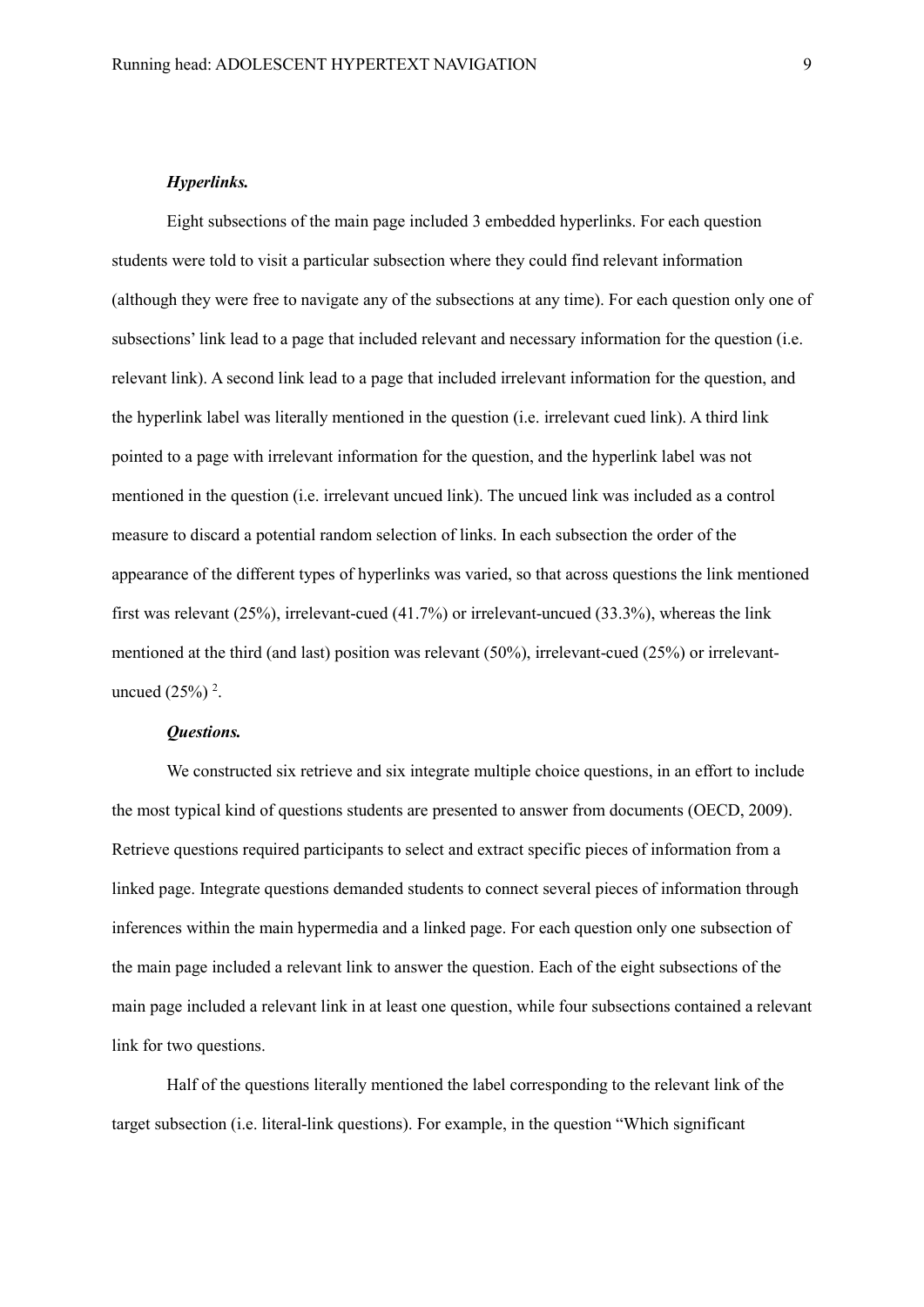intellectual figure inspired the organization of the new political system in the French estate?" the students were pointed to the following section of the main Wikipedia page:

# "**New political system**

On August 1789, the Assembly worked towards a new constitution that ultimately would transform the French estate into a constitutional monarchy. The Constitution of 1789 organized the country in three separate administrative powers: the executive, the legislative, and the judicial. This distinction was based on the theories of significant intellectual figures from the Enlightenment.

Two years after the beginning of the Revolution France celebrated elections that elected a new constituent assembly called the National Convention. Its main task was to develop a new Constitution. The members of the Convention decided to suppress the Monarchy and to establish a Republican system."

For this particular question, the relevant link in the literal condition was: "significant intellectual figures". The other half of the questions mentioned the label corresponding to the relevant link through a paraphrase (e.g. "important philosopher"). We wrote all questions in a way that the relevant link could be easily identified as the main clause, and the irrelevant link as a dispensable part. The relevant link could adopt several syntactic functions in the question (e.g. subject, direct object), but it never included secondary complements, verbs or functional words, because they would have been too vague in the context of the question to be considered as the main focus. In addition, all questions literally mentioned the label corresponding to an irrelevant cued link of the target subsection (e.g. "French state"). The irrelevant link mentioned in the question was apparently semantically relevant in the text, but unnecessary in the context of the question. The irrelevant link was mentioned always at the end of the question, and was part of a dispensable complement. Finally, an irrelevant uncued link was not mentioned in the question, but it was included in the target section (e.g. "Republican system").

# *Comprehension skills test.*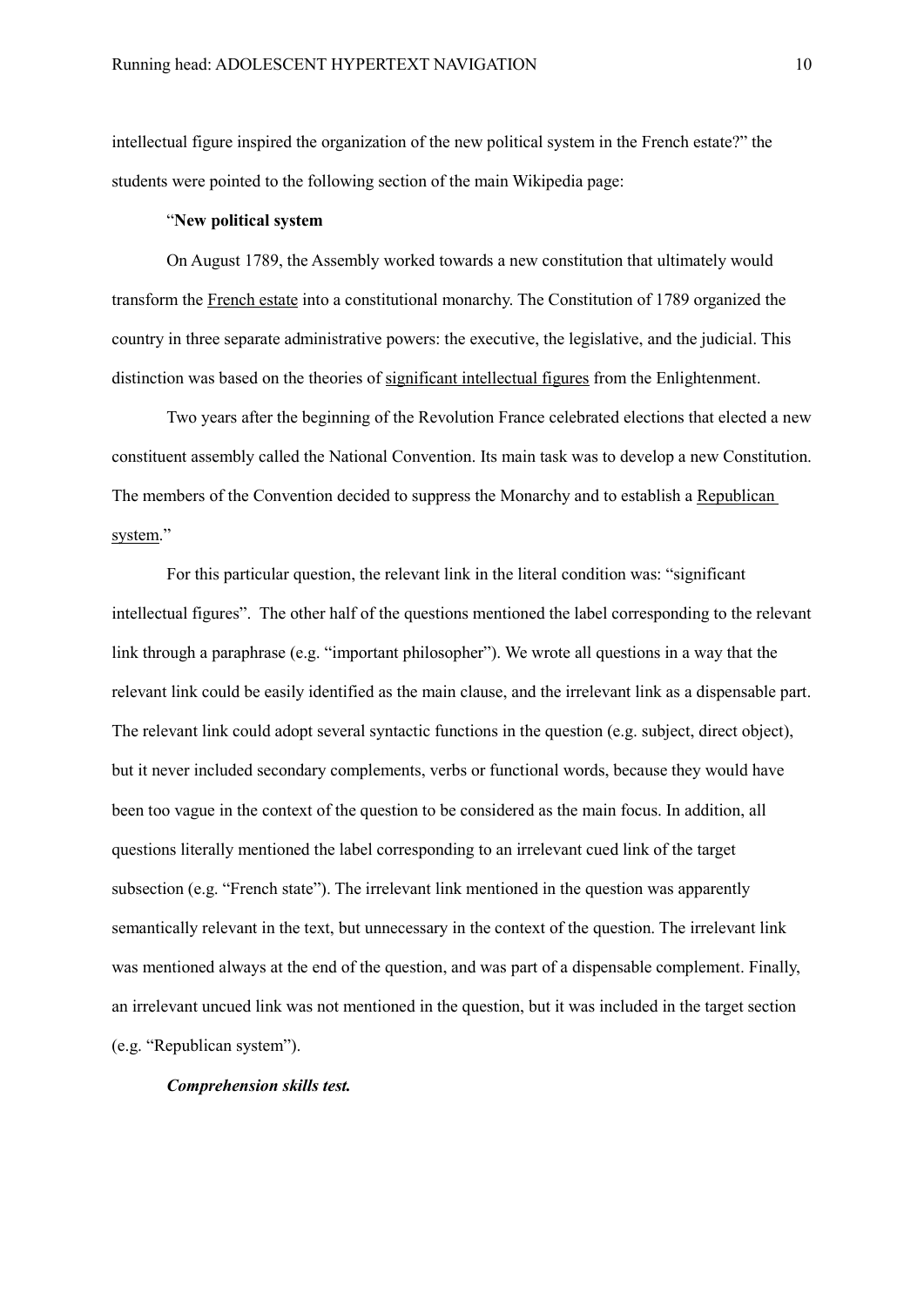We used a standardized test of comprehension skills (TPC; Vidal-Abarca, et al., 2007), which is composed of two expository texts and ten multiple-choice questions per text. Questions target different comprehension processes as proposed by Kintsch (1998).

# **Procedure.**

In a first session (approximately 45´), students completed the comprehension skills test in their own classroom. In a second session that took place after two days (approximately 40´), participants performed the experiment in the school computer room in small groups. Participants practiced with example materials, specifically a Wikipedia page on the Solar System with a similar structure to the experimental materials (i.e. the main page included a table of contents, each subsection only included three links…). They practiced with three questions, and during this phase, they were able to ask any question regarding the procedure. The experiment only started once all students confirmed that they felt confident with the task. They were told that their goal was to navigate a hypermedia document with the aim to answer some questions. They were instructed that in most cases the relevant information was included in a hyperlinked page, and they were encouraged to click on the links. They were free to access as many links as needed. There was no time limit to answer the questions, and all participants completed the task in the assigned time. On average, students spend 75.7 seconds to complete each question (*SD* = 52.9).

# **Results**

In order to analyze students' navigation we computed two different measures. On the one hand, initial link selection represented if a link was selected or not as the student initial choice during the question-answering phase for each question. It represented initial link choices for each question, which would mostly rely on students' assessment of the potential utility of the link to answer the question. As this, they constituted our main variable to test the predictions of the semantic and word match models. On the other hand, subsequent link selections indicated if the relevant link was accessed after students had initially accessed an irrelevant link. It captured students' ability to identify the relevant link after an initially unfruitful access to an informative page.

*Relevance cues and students' hyperlink selection.*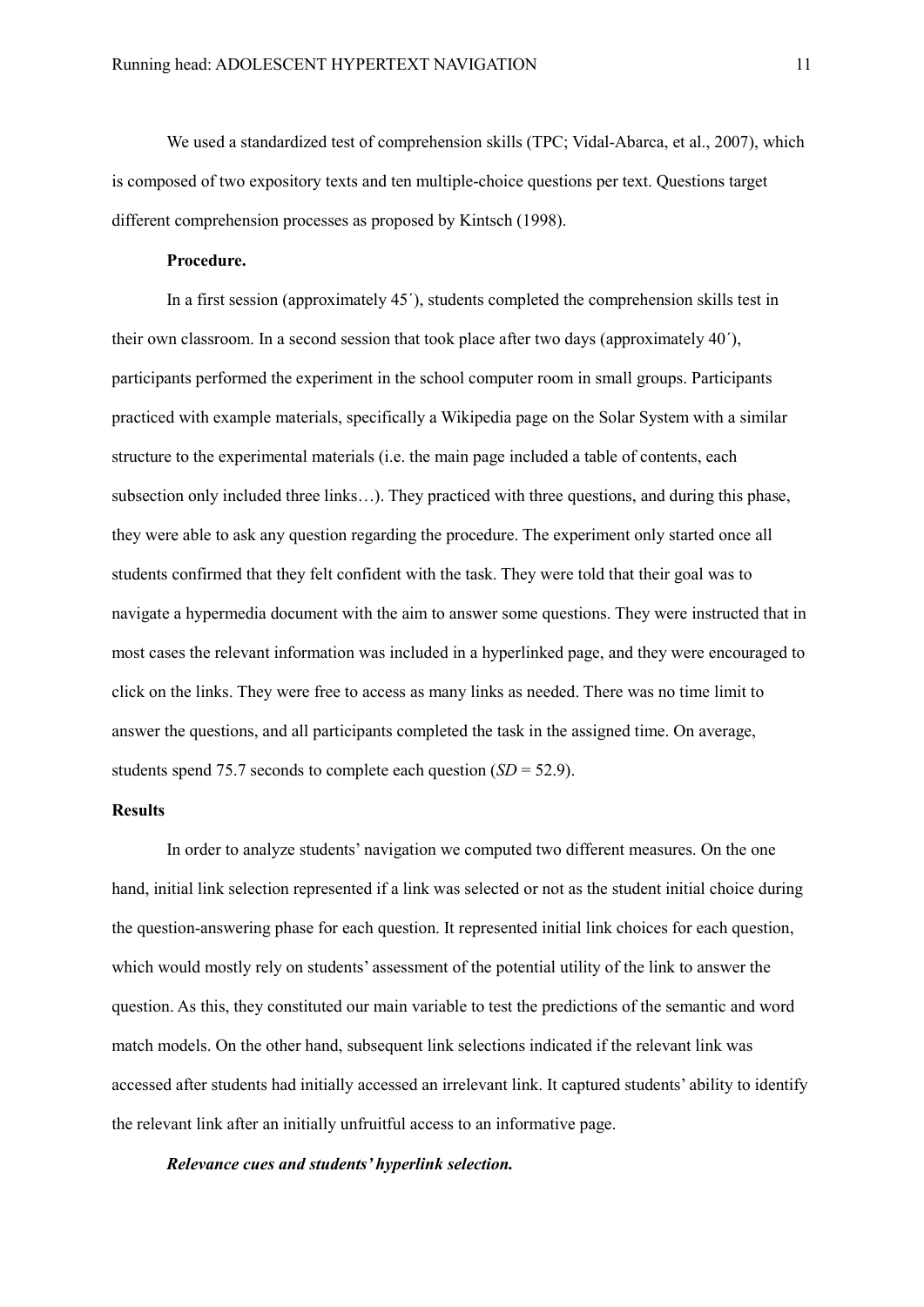First, we ran a repeated measures ANCOVA with hyperlink type (relevant, irrelevant cued, and irrelevant uncued) and matching (literal and paraphrase) as independent variables, comprehension skills as covariate, and initial link selection as dependent variable. Main effects resulted in significant differences for hyperlink type,  $F(2, 100) = 37.65$ ,  $p < .001$ ,  $\eta^2 = .44$ , but not for matching  $(F(1, 50)) =$ 0.08,  $p = .78$ ). Bonferroni post-hoc analyses showed that, after controlling for the level of comprehension skill, students tended to select the relevant link  $(M = 24.80\% , SD = 16.58)$  more often than the irrelevant cued link ( $M = 19.60\%$ ,  $SD = 15.14$ ),  $p = .07$ , and they initially selected both types more often than the irrelevant uncued link  $(M = 4.80\%$ ,  $SD = 07.21$  (in both cases  $p < .001$ ).

A significant two-way interaction between hyperlink type and matching,  $F(1, 50) = 13.21$ ,  $p =$ .001,  $\eta^2$  = .21, qualified the main effect (see Figure 1). This interaction allowed us to test the predictions regarding our first research question on the role of content-based relevance cues in students' hyperlink selection. Bonferroni contrasts indicated that in literal-link questions the relevant link ( $M = 31.10\%$ ,  $SD = 24.52$ ) was selected initially more often than the irrelevant cued link ( $M =$ 15.10%,  $SD = 15.86$ ) ( $p < .001$ ), and both links were selected initially more often than the irrelevant uncued link  $(M = 3.50\%$ ,  $SD = 7.21$ ) (in both cases  $p < .001$ ). This pattern of results met the predictions of both a pure semantic view and a combined semantic and word view, as the two assume a deep semantic analysis of the relationship between the question goal and the available links to be operational. Contrasts for paraphrased-link questions provided further information. Supporting a semantic and word matching view, but inconsistent with a pure semantic view, in paraphrased-link questions the relevant ( $M = 18.60\%$ ,  $SD = 17.31$ ) and irrelevant cued link ( $M = 24.00\%$ ,  $SD = 20.91$ ) were chosen initially to a similar degree ( $p = .46$ ), and both were selected initially more often than the irrelevant uncued link ( $M = 6.10\%$ ,  $SD = 12.25$ ) (in both cases  $p < .001$ ).

We further analyzed to what extent students selected the relevant link after having accessed an irrelevant link –cued or uncued- initially. Indeed, most students' navigation decisions after an initial selection corresponded to a move from an irrelevant to the relevant link (57.29 %). Thus, we computed the percentage of questions in which students subsequently selected the relevant link from all possible cases (i.e. number of questions in which they had initially selected an irrelevant –cued or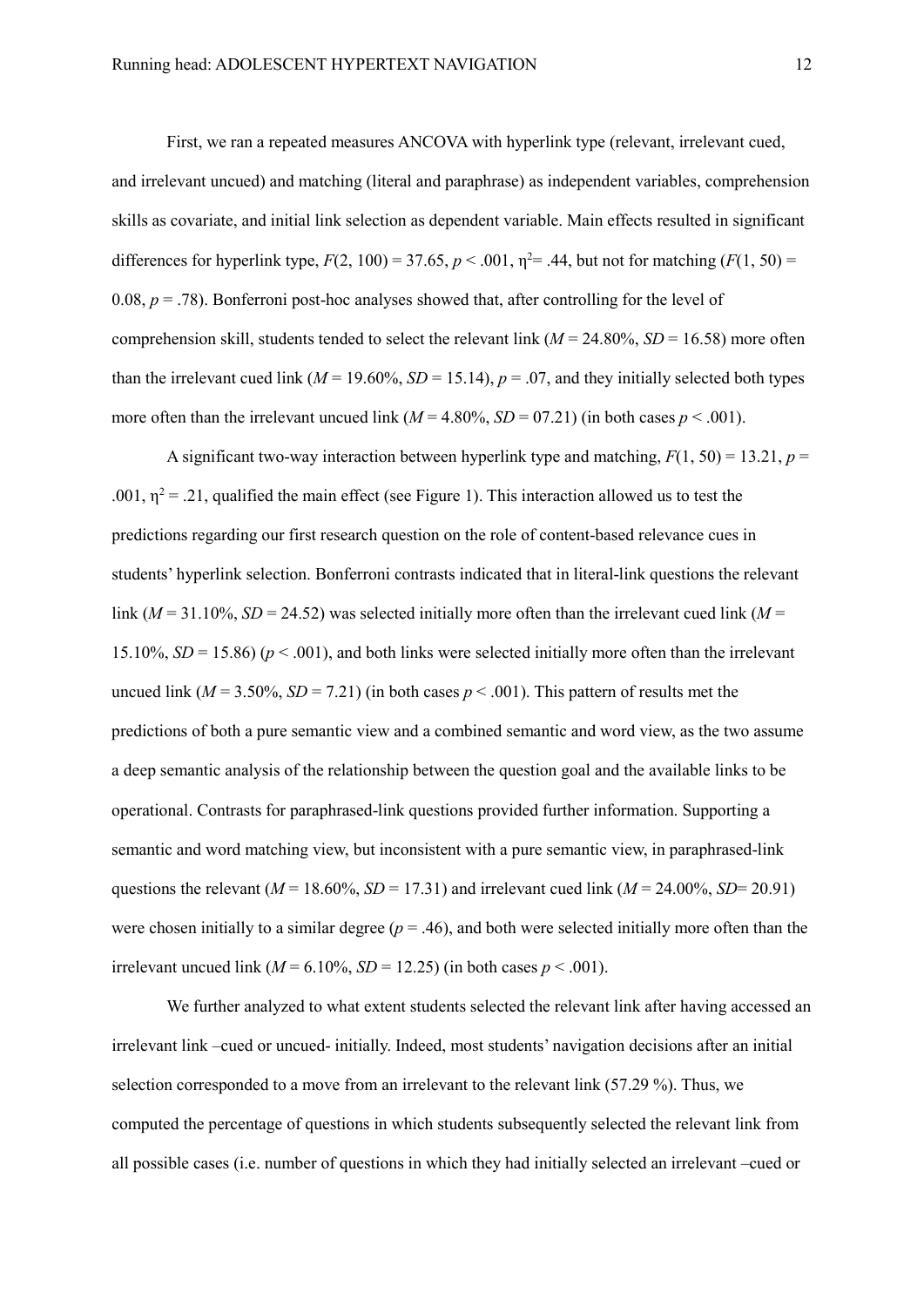uncued- link) by type of matching. Students eventually accessed the relevant link 87.31% (*SD* = 47.05) of possible cases in literal-link questions, compared to 57.85% (*SD* = 43.81) in paraphrasedlink questions. The big difference between each condition in regard the initial probabilities of subsequent link selections prevented us from running a systematic comparison of means. Nevertheless, an exploratory inspection of data suggested that after an initial access to an irrelevant node students found it easier to rely on a word matching cue than in a more demanding deep semantic processing to relate the relevant link to the question demands, and subsequently accessing it.

# *C***omprehension skills and students' hyperlink selection.**

In this section we outline results from the previous ANCOVAs involving effects of the covariate comprehension skills. Results are reported as far as they are relevant to the research question two, related to the influence of comprehension skills in students' decisions to select particular links in a document. Specifically, we report interaction effects of comprehension skills on initial link selection, and correlations of comprehension skills with initial link selection in the different experimental conditions that drive these interactions, where they are found.

Overall, there was a positive relation of comprehension skills with initial link selection, *F*(1,  $50$ ) = 6.38,  $p < .05$ ,  $\eta^2$  = .11, indicating that proficient readers responded to the question after accessing some link more often than less proficient readers<sup>3</sup>. This main effect however was qualified by two two-way interactions. First, there was a significant interaction of comprehension skills with matching,  $F(1, 50) = 4.71$ ,  $p < .05$ ,  $\eta^2 = .09$ . This interaction was due to a significant correlation of initial link selections with comprehension skills in the paraphrased-link conditions,  $r(51) = .42$ ,  $p <$ .05, that did not occur in the literal-link conditions, *r*(51) = .20*, p* = .17. The interaction of comprehension skills with hyperlink type turned out significant as well,  $F(2, 100) = 3.04$ ,  $p = .05$ ,  $\eta^2$ = .06. While there was a positive correlation of initial link selections in the relevant link conditions,  $r(51) = .35, p < .05$ , this correlation was only marginally significant in the irrelevant cued link conditions,  $r(51) = .23$ ,  $p = .10$ , and insignificant in the irrelevant uncued link conditions,  $r(51) = .05$ , *p* = .72. This pattern of results is consistent only with a pure semantic view, which proposes an overall facilitation of comprehension skills on the initial selection of a relevant link.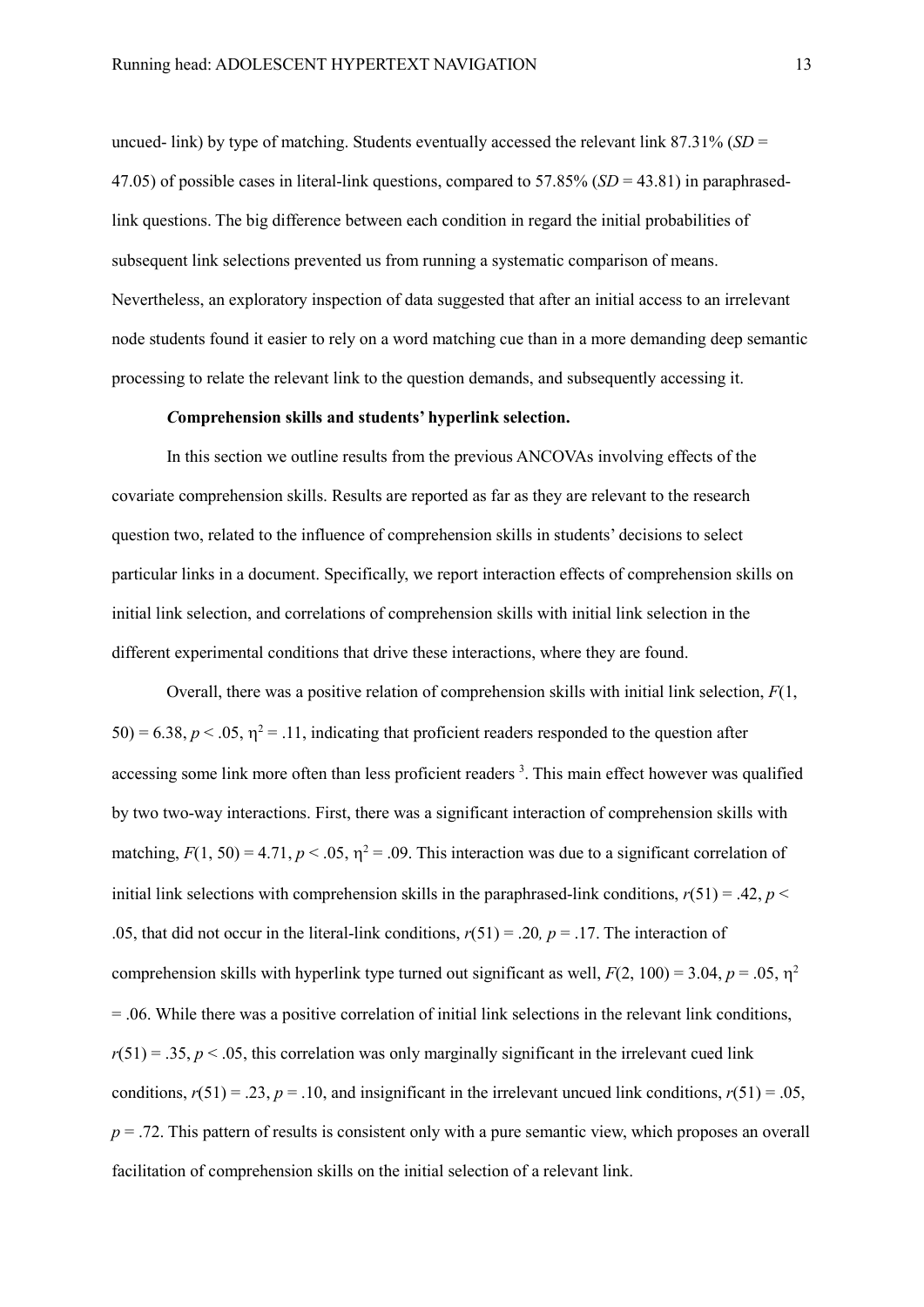However, those results were qualified by the three-way interaction of comprehension skills, matching and link type, that turned out marginally significant,  $F(2, 100) = 2.45$ ,  $p < .10$ ,  $\eta^2 = .03$ . This three-way interaction was, as predicted by the semantic and word matching view, due to the fact that within the paraphrase conditions, there was a strong interaction of hyperlink type and reading skills,  $F(2, 100) = 7.35, p < .01, \eta^2 = .23$ . This interaction emerged from a strong correlation of comprehension skills with the initial selection of relevant links,  $r(51) = .51$ ,  $p < .001$ , that did not occur for both irrelevant cued links,  $r(51) = .22$ ,  $p = .12$ , and irrelevant uncued links,  $r(51) = -.08$ ,  $p =$ .59 (see Figure 2, lower panel). Within the literal conditions, in contrast, no interaction of comprehension skills and hyperlink type occurred whatsoever,  $F(2, 100) = 0.03$ ,  $p = .97$  (see Figure 2, upper panel). Within these conditions, there was no association of comprehension skills with initial link selection, independently of hyperlink type. For relevant hyperlinks, the correlation amounted to  $r(51) = .09$ ,  $p = .51$ , for irrelevant cued links it was  $r = .16$ ,  $p = .27$ , and for irrelevant uncued links it was  $r(51) = 0.22$ ,  $p = 0.13$ . A deep involvement of comprehension skills to initially select a relevant link was only necessary when both the relevant and irrelevant links were cued to a rather similar degree (paraphrased-link questions), but not when the relevant link was already cued to a substantially higher degree (literal-link questions).

# -Insert Figure 2 about here-

To help interpreting the three-way interaction we depicted it in Figure 2. To do so we rescaled the continuous variable 'comprehension skill' to a dichotomous variable, only for representation purposes. Note that the regression analyses with this variable respected the continuous variable, and therefore didn't involve any grouping of the students. Figure 2 displayed two theoretical vectors, one for poor comprehenders (1 *SD* below the mean on the comprehension skills test) and another one for good comprehenders (1 *SD* above the mean). Those vectors represented a prototypical poor/good comprehender based on a projection of the whole data set. Interestingly, as predicted by the semantic and word matching view, in literal link questions, poor comprehenders as well as good comprehenders were in most instances able to discard the irrelevant link (note that in these questions, poor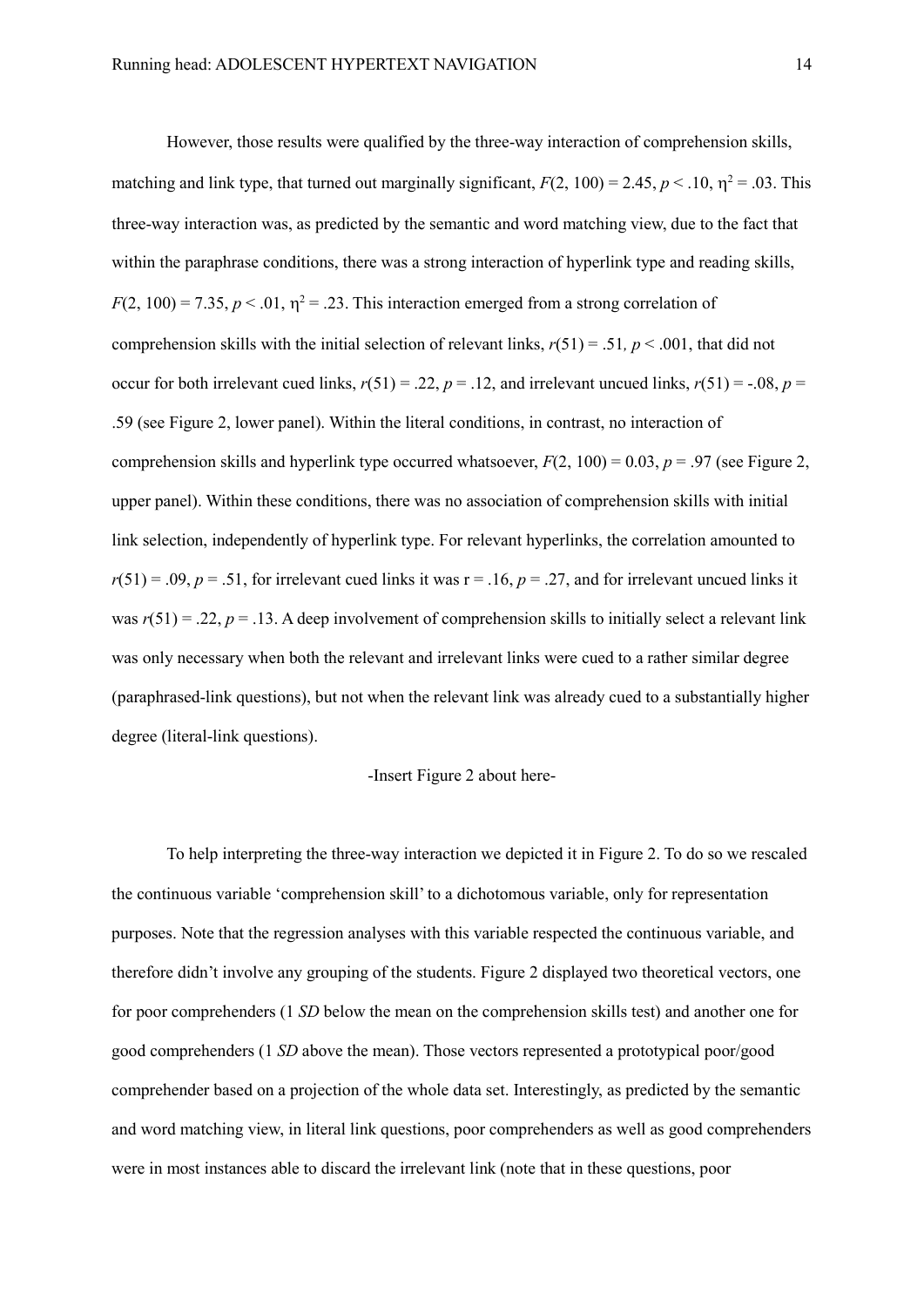comprehenders could identify the relevant link through word matching as well, see Figure 2, upper panel). In paraphrase questions, however, poor comprehenders were overtaxed with the task of discarding the irrelevant, but cued link (see Figure 2, left-hand side of the lower panel). And even good comprehenders, i.e. student scoring one standard deviation above average in comprehension skill, chose the relevant (but uncued) and the irrelevant (but cued) to an identical degree (see Figure 2, right-hand side of the lower panel). It is only students who score more than one standard deviation above average that will favour the relevant (but uncued) link over the irrelevant (but cued) link in a majority of instances.

Finally, in an attempt to replicate the positive effect of navigation on task performance (Naumann et al., 2007, 2008), we run a set of partial correlations between students' initial selection of the relevant link and success on the literal-link and paraphrased-link questions, controlling for comprehension skill level. Significant correlations indicated a positive relationship between initially selecting the relevant link (i.e. percentage of questions in which the relevant link was clicked first) and success in both literal-link and paraphrased-link questions  $(r(49) = .33, p = .02,$  and  $r(49) = .40, p$  $\leq$  .01, respectively).

# **Discussion**

Results from our study shed light on how high-school students combine hyperlink label content cues of relevance (word matching and semantic overlap) to navigate in complex hypermedia scenarios such as Wikipedia. Prior research on hypertext navigation report the isolated effects of either semantic (e.g. Fu & Pirolli, 2007) or word matching cues (Wiley et al., 2009). The present research adds to this literature in showing that young students combine both word and semantic cues to select hyperlinks, and that the use of semantic overlap cues critically depends upon students' comprehension skills. Specifically, in this section we address the results related to two research questions: the first related to the role of relevance cues in students' hyperlink selection and the second with the purpose of testing the role of comprehension skills in students' decisions to select particular links in a document.

# **Relevance cues and hypertext navigation**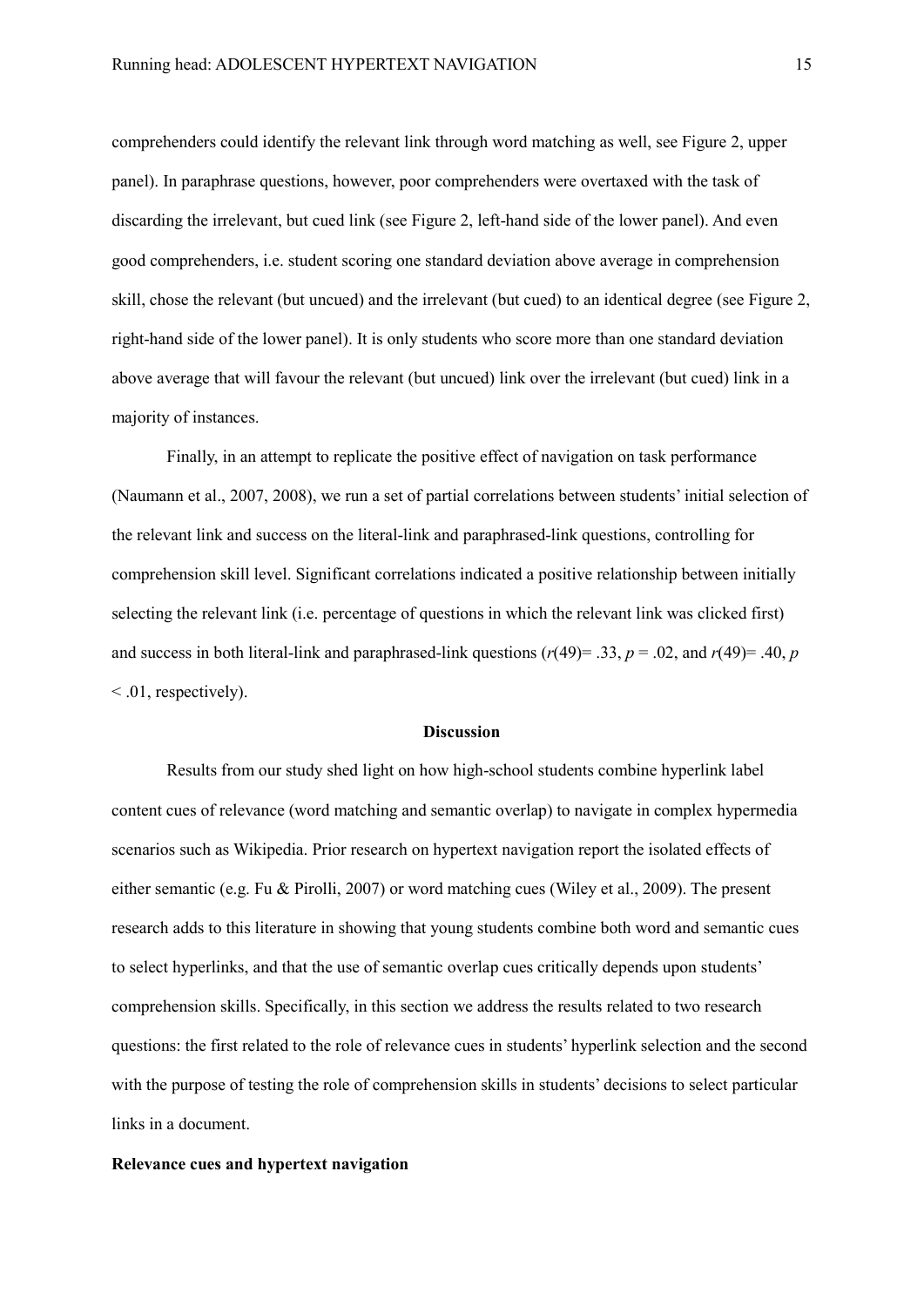Our results from initial link selections support the assumption that students combine both word matching and semantic overlap to assess hyperlinks' relevance and to navigate. When both cues point to a particular link, this is selected more often than competing links that are only activated via one cue. This is particularly evident in literal-link questions in which students face two competing links, one relevant link that is cued via word matching and semantic overlap, and an irrelevant link that is only cued via word matching. The fact that students select less often an irrelevant link that is cued by a word matching can not be explained by a word matching view. However, the fact that students select more often the relevant link in this scenario could be interpreted as evidence that students prioritize semantic cues over word matching, as proposed by a semantic view of link relevance.

Additional evidence that can only be explained by a semantic and word matching view comes from the results in the paraphrase-link questions. In this case, the relevant link is only cued via semantic overlap (i.e. students need to paraphrase the link to match it with the question goal), and an irrelevant link is only cued via word matching. Our results show that in this scenario young students erroneously select initially the irrelevant link cued via word matching quite often, i.e. to a similar degree than the relevant link. It is important to note that in this scenario students largely ignore other available uncued links, which suggests that the selection of links was not random. This pattern of results indicate that both word matching and semantic cues operate in combination and students, in principle, don't prioritize one over the other in scenarios in which the available hyperlinks are activated only via a single cue. The semantic view can not account for the fact that in these situations students preferred in approximately half of the cases to select a link that was only cued via word matching rather than a link only primed via semantic overlap. Similarly, the word matching view can not explain the fact that in many occasions students selected links cued via semantic overlap when a competing link cued via word matching was also available.

# **Comprehension skills, relevance cues and hypertext navigation**

Results replicate prior studies indicating that selecting a relevant link facilitates to answer correctly the retrieve and integrate questions (e.g. Naumann et al., 2007, 2008). Thus, in complex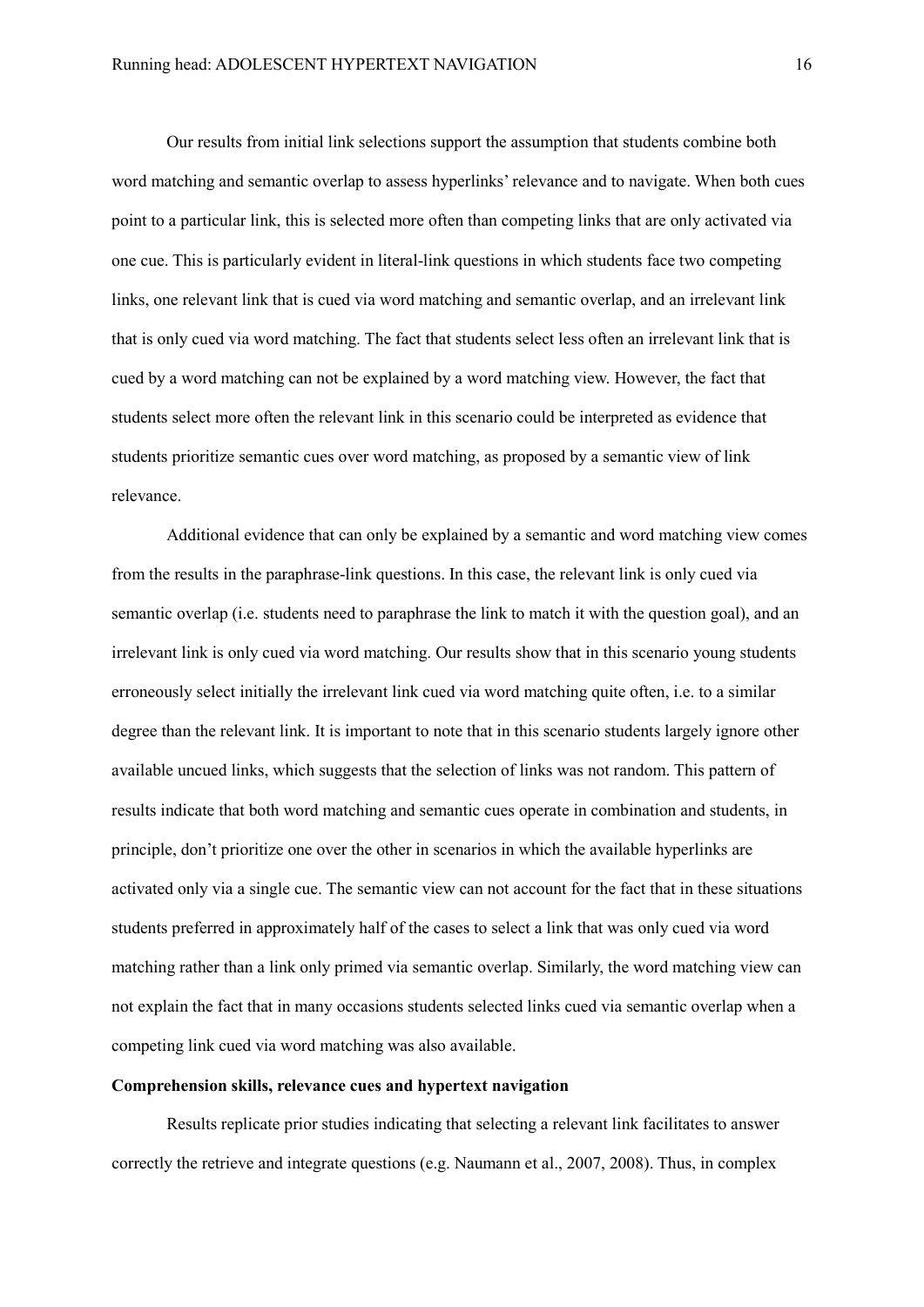scenarios where several relevance cues are presented, young students must critically assess the available cues to determine the optimal navigation path. In such cases just relying on word matching might lead students to an erroneous path. Emphasizing semantic overlap, by contrast, is a flexible way to relate the task demands to the available link resources. Why then students at all use a less efficient cue such as word matching over semantic overlap to assess link relevance to any substantial degree?

Our results reveal that only students that possess very high comprehension skills may to some extent prioritize semantic overlap over word matching to identify relevant links. In contrast, poor comprehenders prioritize word matching cues over semantic overlap in situations where the semantically overlapping link is not as well literally matched. This result is in line with the general finding that students who are good comprehenders in the print medium are better at selecting relevant information (Naumann et al., 2007, 2008), discarding irrelevant information (Cerdán et al., 2011), and crossing the selected information into a semantically cohesive order (Salmerón & García, 2011).

In addition, our results extend Rouet et al. (2011) findings in showing that good comprehenders prioritize more informative link content cues over other distracting information (link typography). When the task contains two competing relevance cues (word match and semantic overlap), students who are good comprehenders are to some extent able to analyze the wording of a paraphrased relevant hyperlink so that it becomes apparent whether or not it will provide information useful for the task at hand. Note that, in any case, across tasks they still have trouble inhibiting irrelevant word cues in many cases. Bad comprehenders, on the contrary, could be overwhelmed by the word decoding demands of the task. For that reason, they might rely on less demanding relevance cues, such as word matching or link typography.

Future research however will have to clarify what are the specific mechanisms by which comprehension skills enter web navigation. At least two different models are obvious: An inference generalization model and a working memory load model. The inference generalization model is the one we assumed in our analysis in this article. This model presupposes that basically the same inferencing and prediction mechanisms that are required in traditional text processing enable proficient readers to make good predictions concerning the usefulness of a hyperlink (cf. Coiro &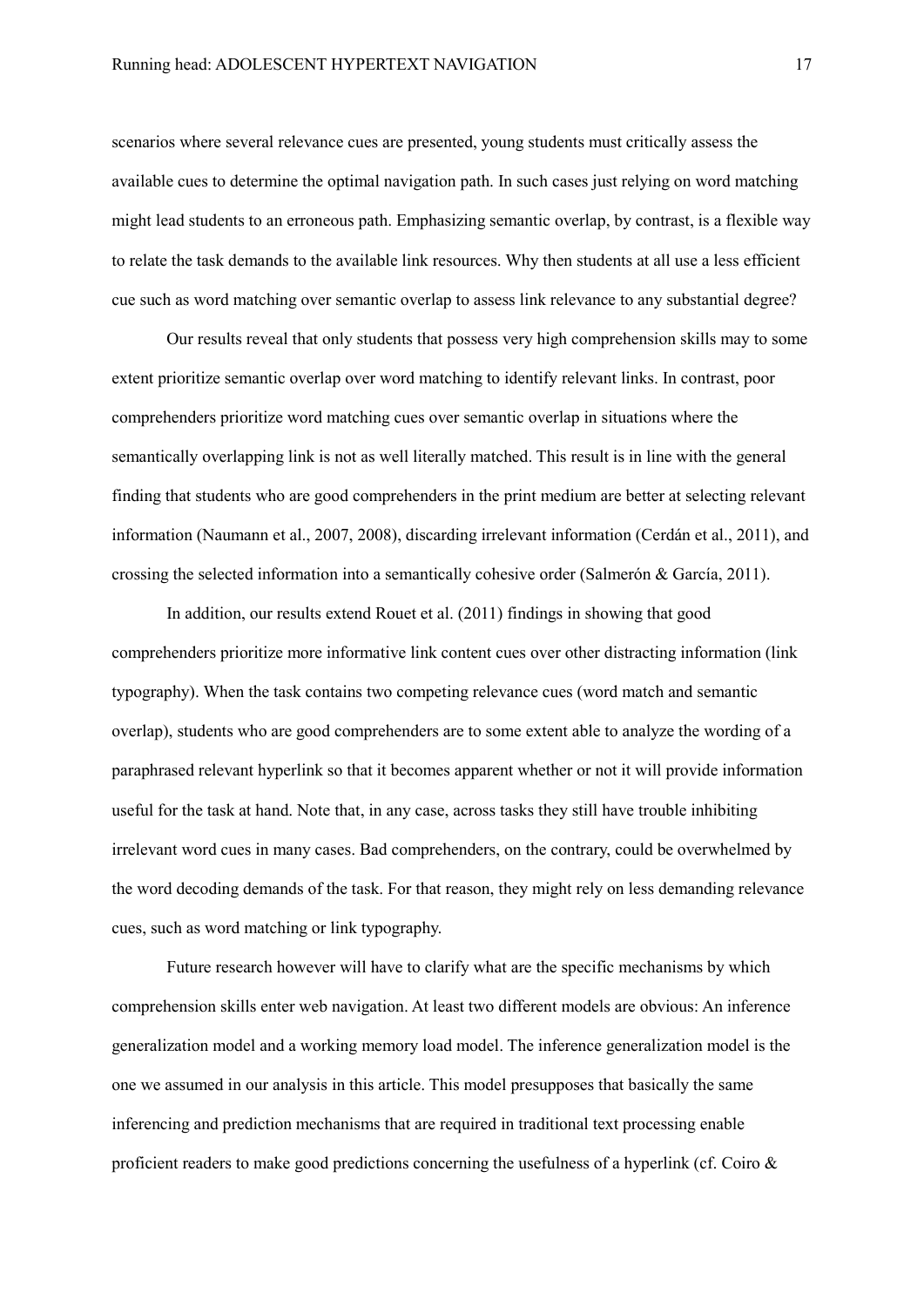Dobler, 2007). It may, however, be that this is not the case, as would be assumed by a working memory load model. Such a model would assume that good readers' working memory is not as much burdened with text processing as poor readers' working memory (Just & Carpenter, 1992). As a consequence, good readers have available cognitive resources to judge the usefulness of a hyperlink. The kind of inferences used in these judgments, however might be of a different nature than those employed in reading traditional text. Although there is some evidence that basic comprehension skills contribute to the selection of relevant links independently from working memory capacity (Naumann et al., 2008), future research will have to sort out in which way comprehension skills on the text level and individual working memory contribute to navigation, and through navigation to comprehension of web-based texts.

# **Cognitive models of hypertext navigation**

According to SNIF-ACT (Fu & Pirolli, 2007), users compare their goal with the semantic information conveyed in a link, by means of a semantically based spreading activation mechanism. This mechanism could easily incorporate word matching as an additional relevance cue, for example, by assuming automatic activation of not only word meanings but also word surface. The model proposes that the perceived relevance is compared to the scent of the already assessed links. This might explain why an irrelevant link cued via a word matching is selected quite often in literal-link questions: students could have identified it as a link with enough information scent as compared to the other previously read links in that scenario. Future research might analyze students' eye-movements data in relation to links' relevance cues to support this view.

# **Instructional applications**

Our study stresses the importance of selecting relevant links to improve students' comprehension. Although we do not focus on the consequences of selecting irrelevant links, we can expect that navigating through irrelevant paths by using word matching might also have detrimental consequences in the midterm. Different individual and task characteristics may prevent students from relying on word matching cues without any active control of its effectiveness. For example, prior background knowledge on the text topic might be necessary to suppress the activation of irrelevant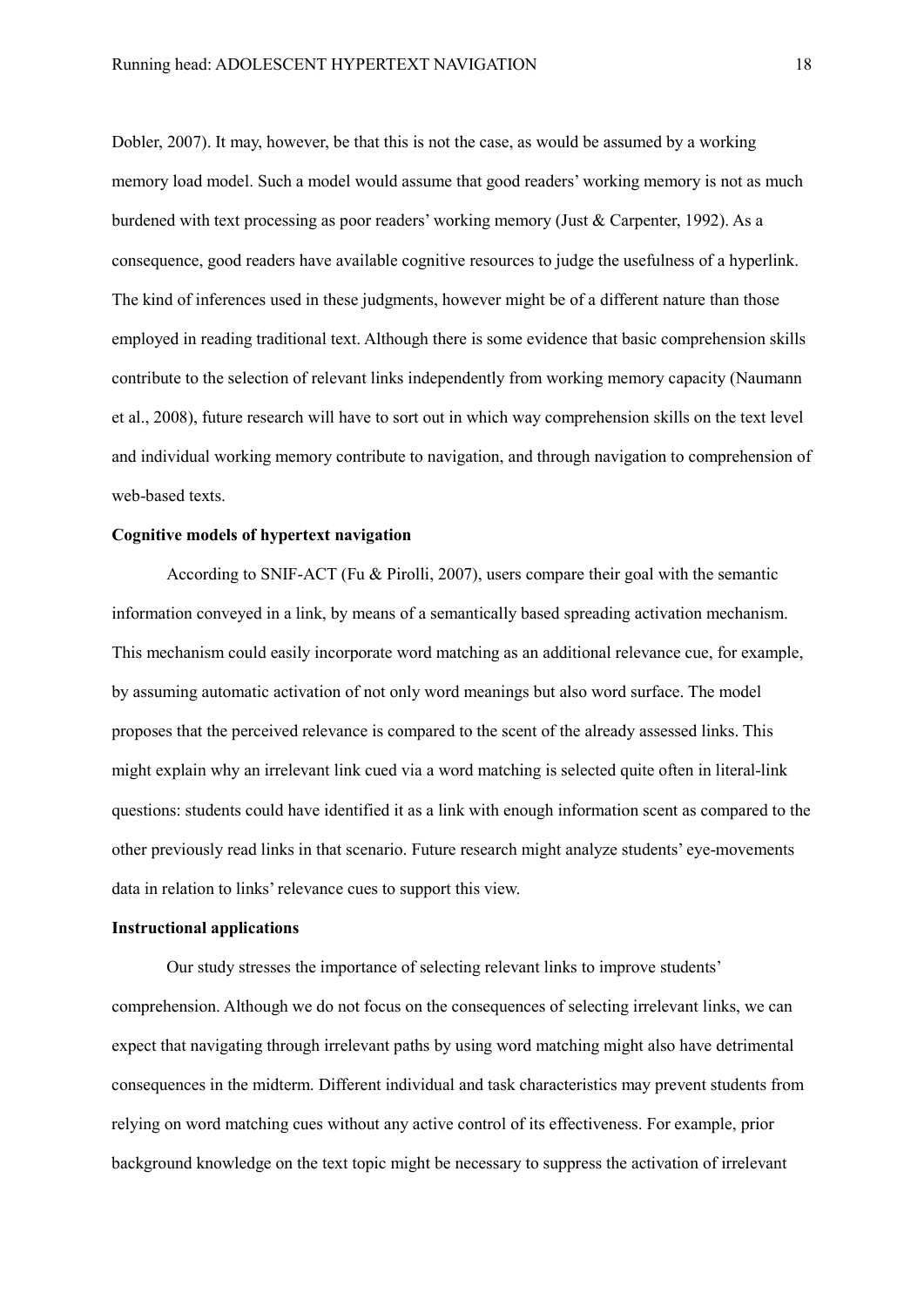information in a particular learning context. In this line, Rouet, et al.(2011) have found that providing young students with a summary of the relevant background topic information before searching the Web prevents them from relying on superficial cues, such as typography, when assessing link relevance. Future research may explore how prior background knowledge may participate on the rejection of irrelevant links primed by word matching.

# **Limitations and future research**

Our study comes with certain limitations that should be addressed in future research. First, the questions used mention the relevant link in the question in the first place (because it is either a subject or a direct object), whereas the irrelevant link is always mentioned at the end (because it is a dispensable complement). This issue may raise concerns about the potential primacy and recency effects of link presentation order on students' use of hyperlinks. Future research should investigate this issue, while controlling for the potential confounding of the syntactical function played by the relevant and irrelevant links in the questions. Second, our study doesn't focus on complex hyperlink selection patterns, such as that of a student that for a particular question first selects the relevant link, but subsequently selects the irrelevant mentioned and the irrelevant non-mentioned link. Understanding such complex interactions demands for additional methodologies, such as think aloud protocols. Finally, we have only collected visit times from the log files, and these only represent the time students spend with a particular screen open. A fine grained analysis of reading times analysis, such as those obtained by means of eye-tracking, would allow to qualify the processes underlying students' hyperlink selection. For example, one student may have clicked on a relevant link after a close reading of the initial paragraph, whereas other may have done that after skimming a few words. Our current efforts go in this direction.

# **References**

Cerdán, R., Gilabert, R., & Vidal-Abarca, E. (2011). Selecting information to answer questions. Strategic individual differences when searching texts. *Learning and Individual Differences, 21*, 201-205. doi:10.1016/j.lindif.2010.11.007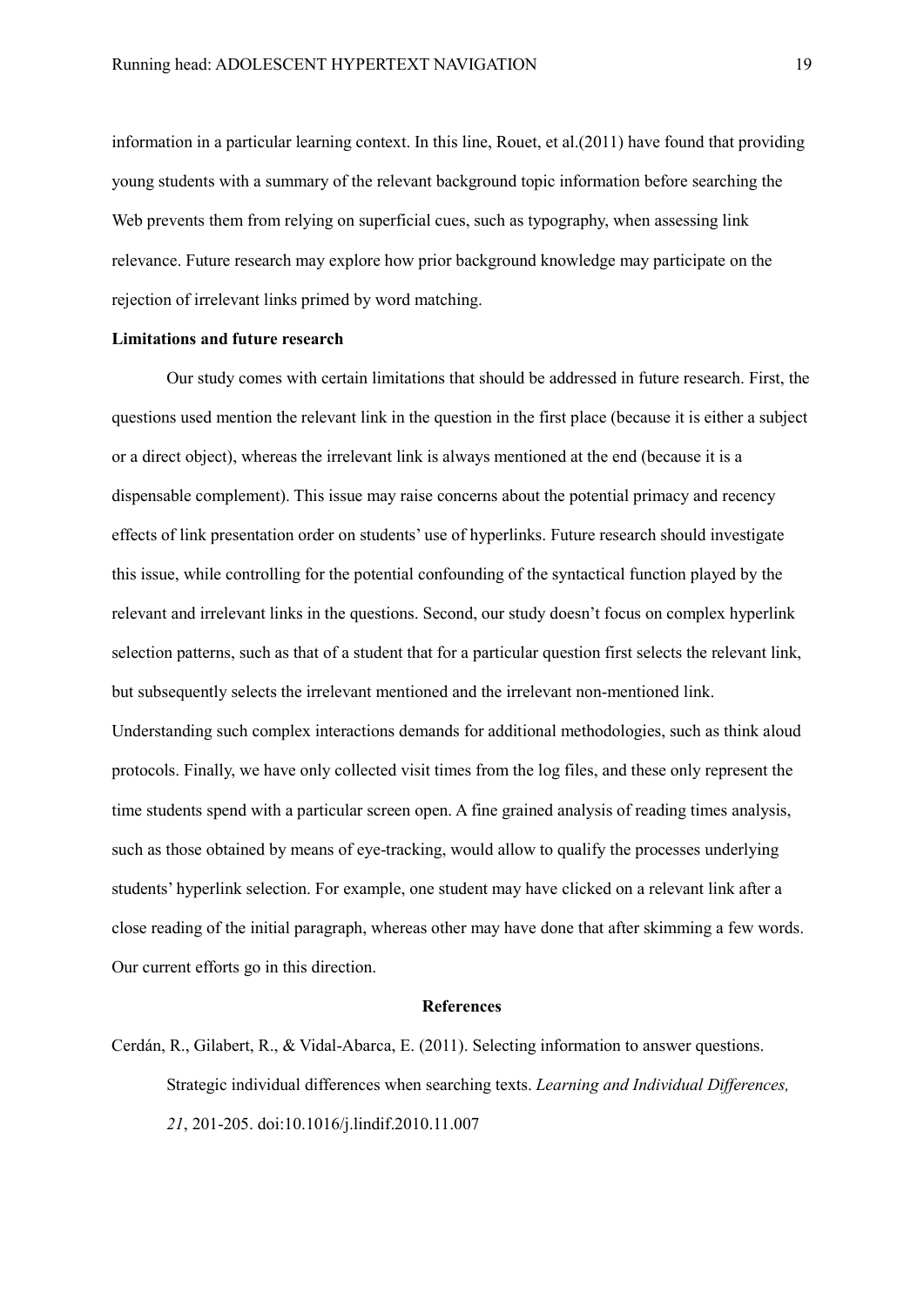- Coiro, J., & Dobler, E. (2007). Exploring the online comprehension strategies used by sixth-grade skilled readers to search for and locate information on the Internet. *Reading Research Quarterly, 42*, 214-257. doi:10.1598/RRQ.42.2.2
- Fu, W-T., & Pirolli, P. (2007). SNIF-ACT: A cognitive model of user navigation on the World Wide Web. *Human-Computer Interaction, 22*, 355-412. doi:10.1080/07370020701638806
- Just, M. A., & Carpenter, P. A. (1992). A capacity theory of comprehension: Individual differences in working memory. *Psychological Review, 99,* 122–149. doi:10.1037/0033-295X.99.1.122
- Juvina, I., & van Oostendorp, H. (2008). Modeling semantic and structural knowledge in web navigation. *Discourse Processes, 45*, 346-364. doi: 10.1080/01638530802145205
- Kammerer, Y., & Gerjets, P. (2012). Effects of search interface and internet-specific epistemic beliefs on source evaluations during web search for medical information: An eye-tracking study. *Behaviour & Information Technology, 31,* 83-97. doi:10.1080/0144929X.2011.599040
- Keil, F.C., & Kominsky, J.F. (2013). Missing links in middle school: developing use of disciplinary relatedness in evaluating Internet search results. *PLoS ONE, 8: e67777*. doi:10.1371/journal.pone.0067777
- Kintsch, W. (1998). *Comprehension: A paradigm for cognition.* New York: Cambridge University Press.
- Lewis, M. R., & Mensink, M. C. (2012). Prereading questions and online text comprehension. *Discourse Processes, 49,* 367-390. doi:10.1080/0163853X.2012.662801
- Naumann, J., Richter, T., Christmann, U., & Groeben, N. (2008). Working memory capacity and reading skill moderate the effectiveness of strategy trainings in learning from hypertext. *Learning and Individual Differences, 18,* 197-213. doi:10.1016/j.lindif.2007.08.007
- Naumann, J., Richter, T., Flender, J., Christmann, U., & Groeben, N. (2007). Signaling in expository hypertexts compensates for deficits in reading skill. *Journal of Educational Psychology, 99*, 791-213. doi:10.1037/0022-0663.99.4.791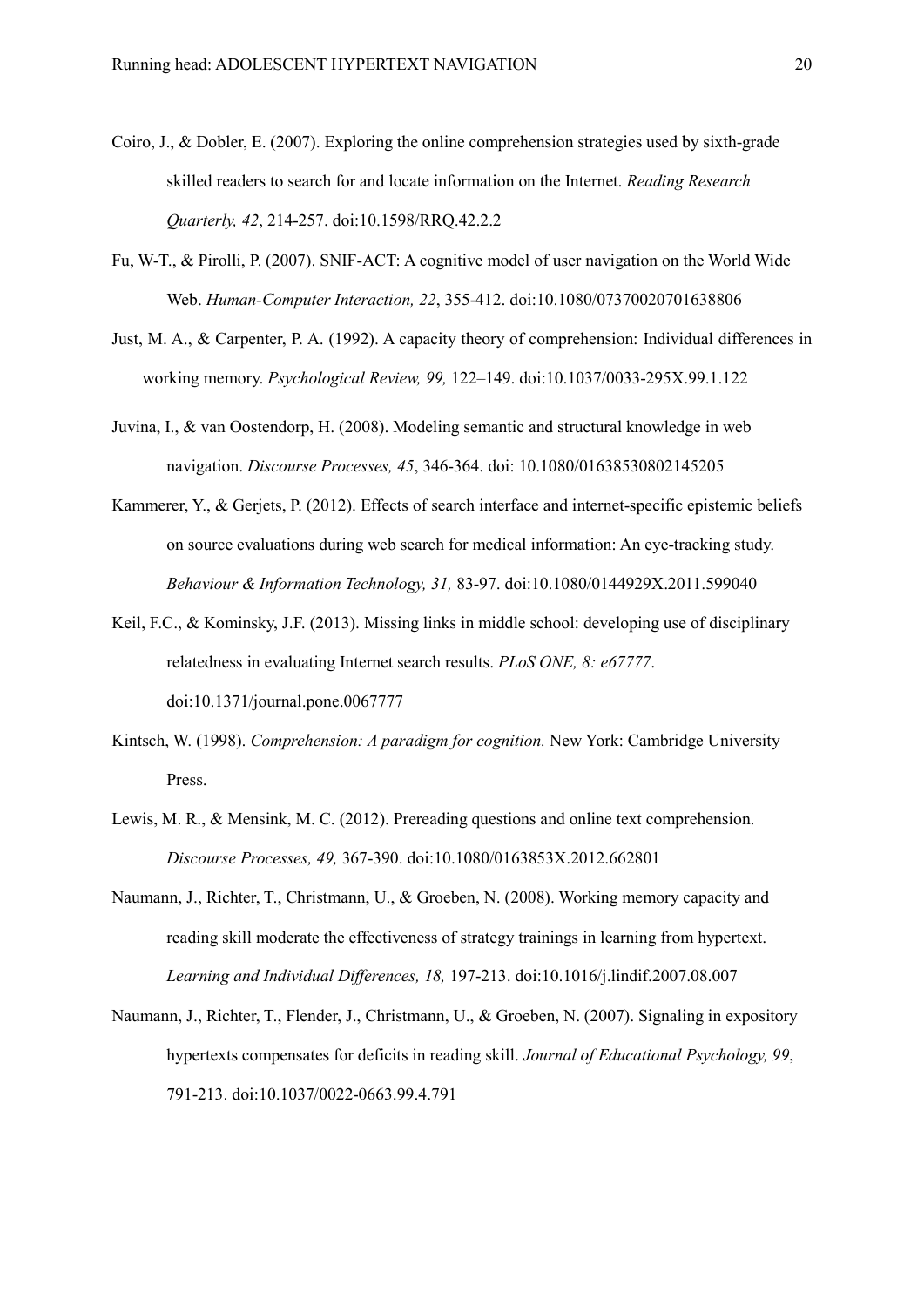- Organisation for Economic Co-operation and Development (OECD). (2009). PISA 2009 assessment framework - Key competencies in reading, mathematics and science. Retrieved from http://www.oecd.org/dataoecd/11/40/44455820.pdf
- Pan, B., Hembrooke, H., Joachims, T., Lorigo, L., Gay, G., & Granka, L. (2007). In Google we trust: Users' decisions on rank, position, and relevance. *Journal of Computer-Mediated Communication, 12*, 801–823. doi: 10.1111/j.1083-6101.2007.00351.x
- Perfetti, C. (2007). Reading ability: Lexical quality to comprehension*. Scientific Studies of Reading, 11*, 357-383. doi:10.1080/10888438.2011.564244
- Rouet, J.-F., Ros, C., Goumi, A., Macedo-Rouet, M. & Dinet, J. (2011). The influence of surface and deep cues on primary and secondary school students' assessment of relevance in Web menus *Learning and Instruction, 21,* 205-219. doi:10.1016/j.learninstruc.2010.02.007
- Salmerón, L., Cañas, J.J., Kintsch, W., & Fajardo, I. (2005). Reading strategies and hypertext comprehension. *Discourse Processes, 40,* 171 – 191. doi:10.1207/s15326950dp4003\_1
- Salmerón, L., & García, V. (2011). Comprehension skills and children's navigation strategies in hypertext. *Computers in Human Behavior, 27,* 1143-1151. doi:10.1016/j.chb.2010.12.008
- Salmerón, L., Kammerer, Y., & García-Carrión, P. (2013). Searching the Web for conflicting topics: page and user factors. *Computers in Human Behavior, 29*, 2161–2171. doi:10.1016/j.chb.2013.04.034
- Tapia, J. (2004). *La Revolución Francesa [The French Revolution]*. Retrieved from http://ntic.educacion.es/w3//eos/MaterialesEducativos/bachillerato/historia/revfran/index.htm
- Vidal-Abarca, E., Gilabert, R. Martínez, T., Sellés. P., Abad. N., & Ferrer, C. (2007). *TPC. Test de Procesos de Comprensión* (Test of Comprehension Strategies). Madrid, ICCE.
- Wiley, J., Goldman, S., Graesser, A., Sanchez. C., Ash, I. & Hemmerich, J. (2009). Source evaluation, comprehension, and learning in internet science inquiry tasks. *American Educational Research Journal, 46,* 1060-1106. doi: 10.3102/0002831209333183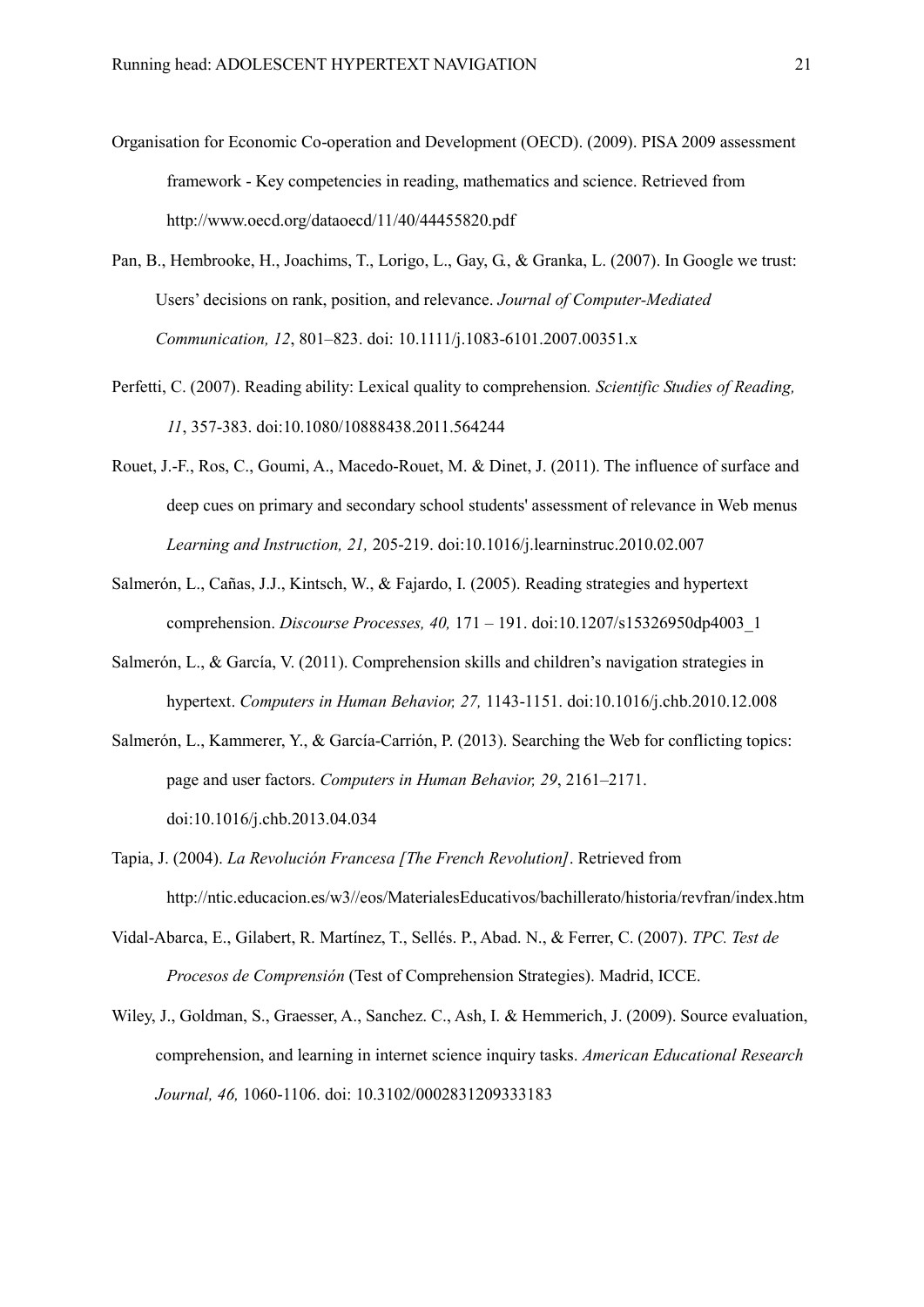# Footnotes

<sup>1</sup> One case was excluded from the analyses including comprehension skills as a covariate, which proved to be an outlier. Checks of residuals had revealed non-normal residuals distributions. Removal of that case normalized the distribution.

<sup>2</sup> To rule out a potential effect of the position of a link on navigation we analyzed students' initial link selection as a function of link position (first, second or third). Results showed no differences based on link position, *F* < 1.

<sup>3</sup> On average, students clicked on hyperlinks in 60% of the questions (*SD* = 22.71%). Note that students were not forced to click hyperlinks. Thus, in some cases they could have answered after reading the main Wikipedia page, or just from memory. 5 participants only read the main Wikipedia page without clicking any hyperlink.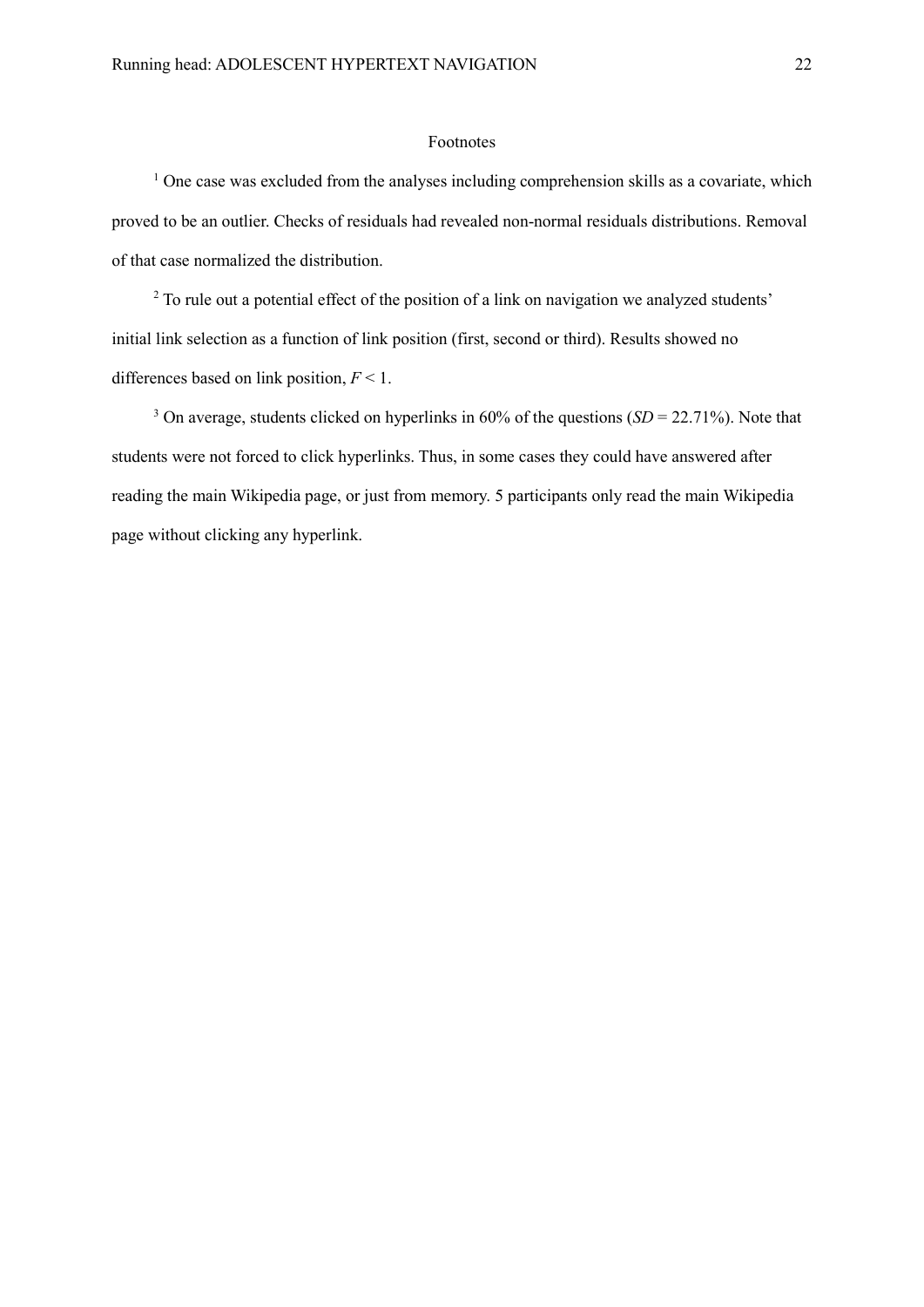# Table 1

# *Predictions of the three models tested in regard to initial clicks to relevant and irrelevant hyperlinks*

 $\_$  , and the contribution of the contribution of the contribution of the contribution of the contribution of  $\mathcal{L}_\text{max}$ 

*as a function of question wording* 

| Question wording                          | Semantic view     | Word matching<br>view | Semantic and<br>word matching<br>view |
|-------------------------------------------|-------------------|-----------------------|---------------------------------------|
| Question paraphrases relevant link and    | Irrelevant $\leq$ | Irrelevant $>$        | Irrelevant $=$                        |
| literally mentions irrelevant link        | Relevant          | Relevant              | Relevant                              |
| Question literally mentions both relevant | Irrelevant $\leq$ | Irrelevant $=$        | Irrelevant $\leq$                     |
| and irrelevant link                       | Relevant          | Relevant              | Relevant                              |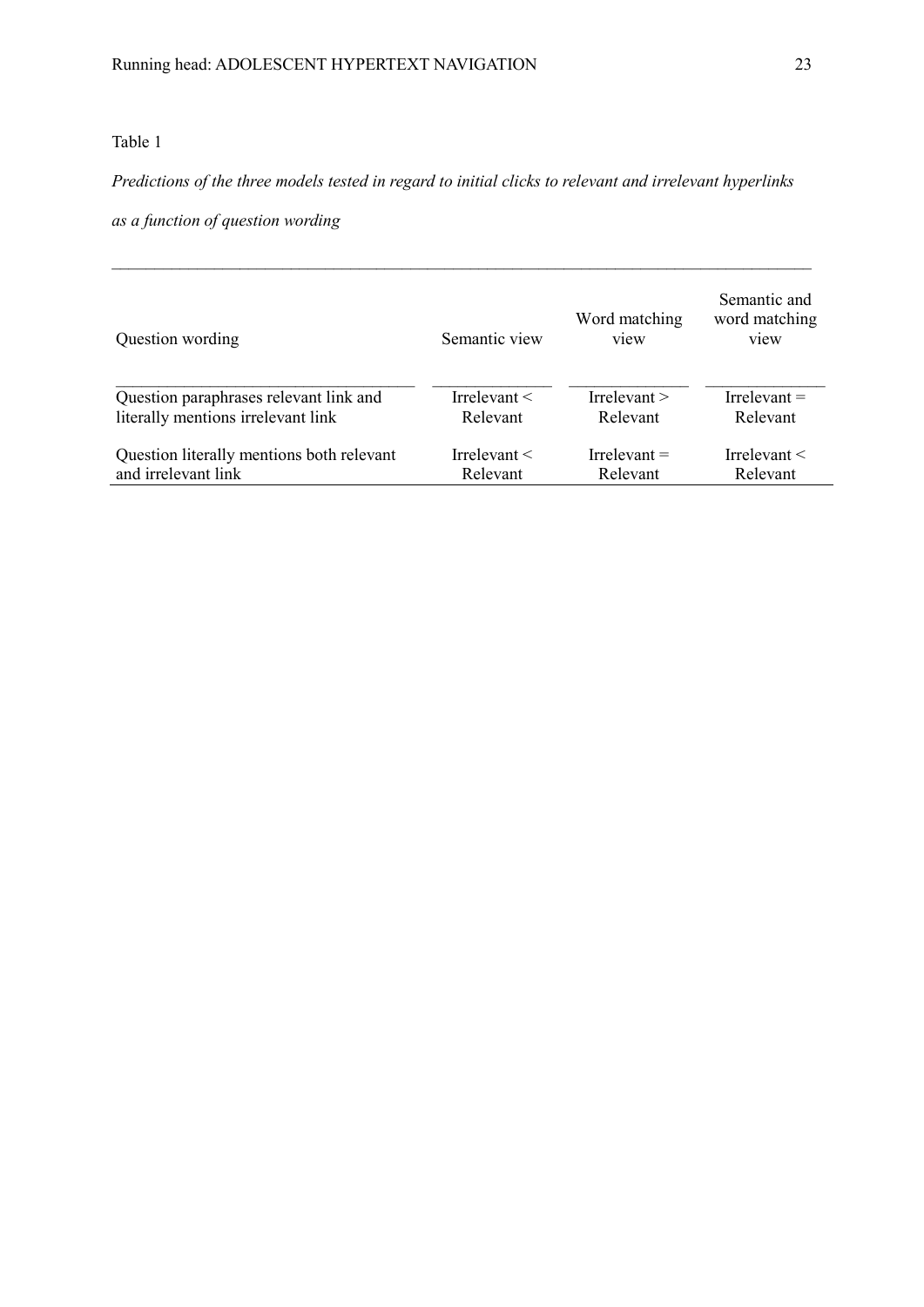# Table 2

# *Predictions of the three models tested in regard to the relation between comprehension skills and*

*initial click of a relevant link as a function of question wording* 

| Question wording                                                             | Semantic view | Word matching<br>view | Semantic and<br>word matching<br>view |
|------------------------------------------------------------------------------|---------------|-----------------------|---------------------------------------|
| Question paraphrases relevant link and<br>literally mentions irrelevant link | Facilitates   | No effect             | <b>Facilitates</b>                    |
| Question literally mentions both relevant<br>and irrelevant link             | Facilitates   | No effect             | No effect                             |

*\_\_\_\_\_\_\_\_\_\_\_\_\_\_\_\_\_\_\_\_\_\_\_\_\_\_\_\_\_\_\_\_\_\_\_\_\_\_\_\_\_\_\_\_\_\_\_\_\_\_\_\_\_\_\_\_\_\_\_\_\_\_\_\_\_\_\_\_\_\_\_\_\_\_\_\_\_\_\_\_\_\_*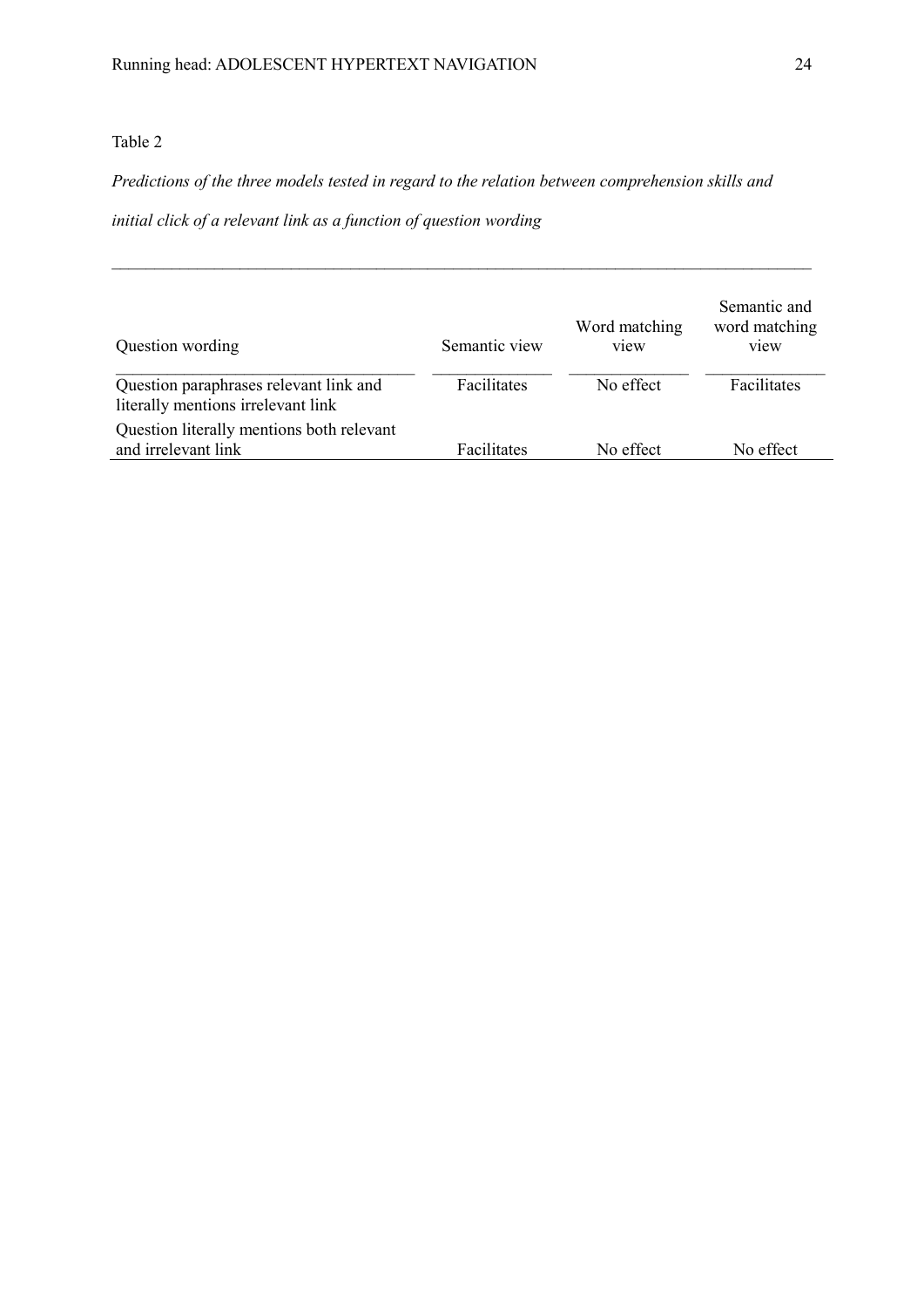# Figure captions.

*Figure 1*: Screenshot of the main Wikipedia page used in the study.

*Figure 2*: Three-way interaction of question type, hyperlink type and comprehension skills on initial

hyperlink selection.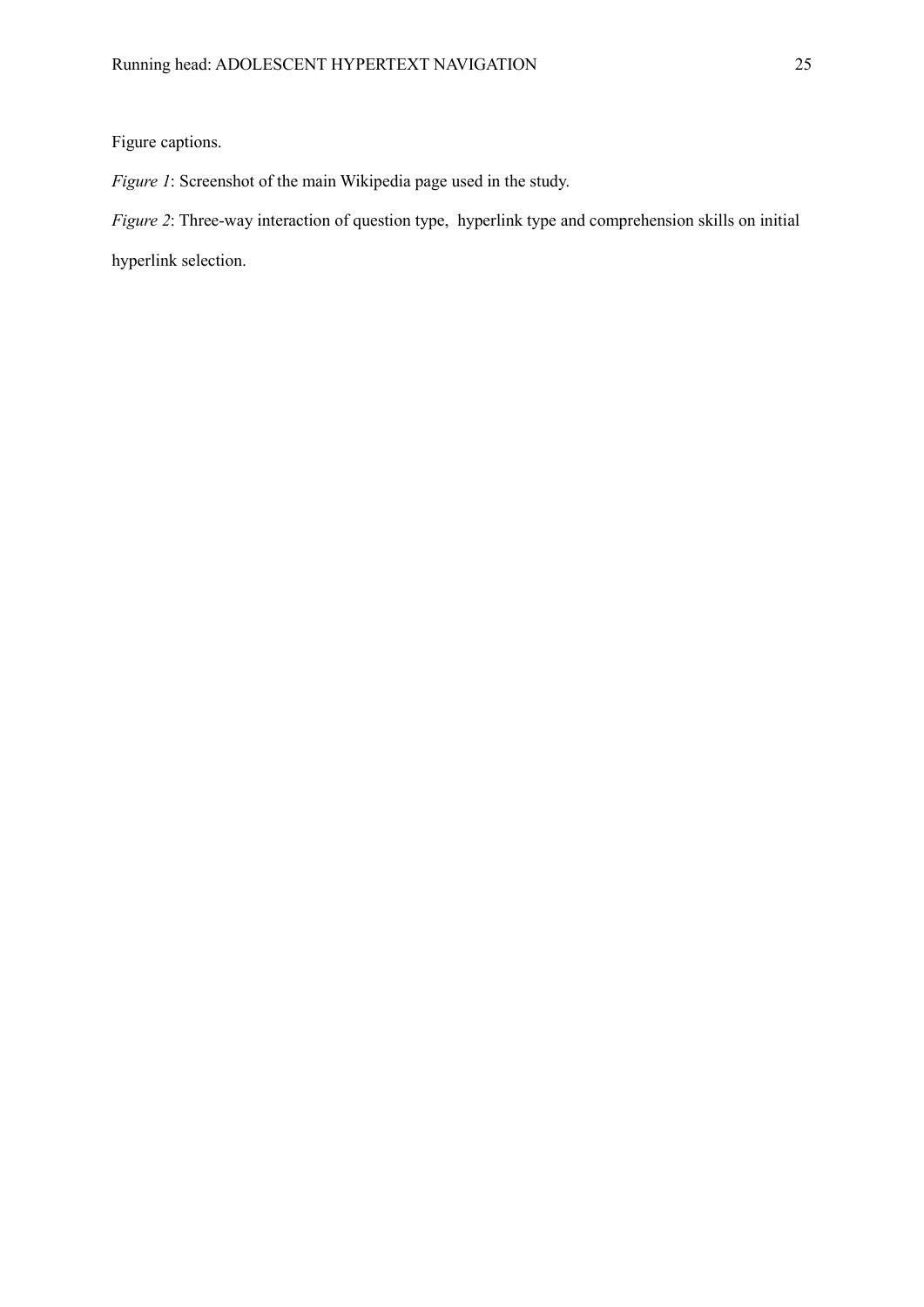

### Revolución Francesa

La Revolución Francesa fue el cambio político más importante que se produjo en Europa, a finales del<br>siglo XVIII. No fue aído importante para Francia, sino que sinó de ejemplo para otros países. Esta<br>renolución argentica e





### Causas de la Revolución

### Nuevas ideas sociales

Fil sign XVIII conce grandes transformaciones intelectuales. Si an al siglo XVII se había iniciado la Islamada revolución<br>El siglo XVIII conce grandes transformaciones intelectuales. Si an al siglo XVII se había iniciado l supersucion, inacionalidad<br>Alico, en nonsirión a la son **Carl me** 

#### Transformaciones sociales



Transformaciones sociales<br>El aumento de la población durate el siglo XVIII haza que en ocasiones no hubiera alimentos para todos. A estas etapas se<br>las llamaba oriste de subsistència y eran cada vez más frecuentes. Como co

poores, con mecunota campesnos, crecia ser parar.<br>Además, la nobleza prevenducionaria, peros a su poder político y sus grandes poseíanes, se encontraba en crisis ante el<br>ampuje de la burguesia, grups social cuyo papel econ

Por tanto, el descontento social de la burquesia y del campesinado (por diferentes razones) se convertirá en fuerza impulsora de la revol

### Crisis económica

En visperas del estalido de la Revolución, la economía francesa no pasaba por buenos momentos. La circunstancia de fondo era la maia situación de la<br>economía lural, sector responsable entonces de das tencios de la nigueza

.<br>Con todo, muchos histonadores han dado más peso como causa económica de la revolución no a la crisis agrana, sino a la crisis fiscal por la que pasaba el<br>estado francés. Así es sabido que desde hacía décadas la hacienda

### Desarrollo de la Revolución

### Los Estados Generales

Los Extados Generales eran organismos políticos que representaban por separado a los tres estamentos del Reino: la<br>nobleza, la iglosia y el pueblo o Tercer Estado. El rey no convocaba a los Estados Generales desde hacía má

e Timera se un immissio por numerosos partidos de carácter político. En ellos se concluía que el Tercer Estado, la immensa<br>mayoría de la nación faccesa. formado por quienes trabajan y sosfenen con sus impuestos el estado,

En junio de 1789 reunidos ya los Estados Canerales por separado, desde el Tercer Estado se cursó una invitación a los<br>miembros de la Igleia y la Nobleza para unirse bajo un solo techo. A mediados de ese mes los representan

#### La Asamblea Nacional

La Asambias Nacional fue una institución enmarcada en la Revolución francesa que existió desde el 17 de junio de 1789 y sirvó de transición en<br>Instituciones de antes de la revolución y las nuevas instituciones revolucionar

e En junio de 1789, reunidos ya los Estados Cenerales por separado, desde el Tercer Estado se cursa una imitación a los mientros de la Iglesia y la Nobleza<br>para univa haigi en sela techo. A procipios de junio de 1789 la ma

### Las Revueltas Populares en la ciudad

Pero desde esos primeros dias de julio se adviete que parte de la Corte no está dispuesta a oceptar la nueva stuación, habiendo un despliegue de tropas en<br>Versalles y París. Esta acción será espondita con movimientos oppla

que in monegan pensa terminar con us acconse avoicuonana o e o extence, useraras.<br>En este contexto se proficirá un acontecimiento que simbolizará para siempre el comienzo de las acciones ivolucionarias: el 14 de julio de 1

#### Las Revueltas Populares en el campo

En los días siguientes el estallos se extenderán por toda Francia numerosas revueltas campeismas que protestanín por sus duras condiciones de vida . En el<br>Can los días siguientes el estallos se extenderán por toda e campei

### Consecuencias de la Revolución

### Nuevo sistema politico

En el mes de agosto de 1789 la Asamblea Nacional avanza la redacción de la Constitución que contiene la reforma del<br>Estado francés , quivilando Francia configurada como una monarquía constitucional. La Constitución de 1789

de los grandes intelectuales franceses<br>Das alfos despeits del reixió de la revolución se celebraron elecciones en Francia y de ellas salió una nueva<br>Constituyente qua recibita el nombre de Convención Nacional , cuya primer

### Pérdida de poder de la Iglesia

El enferntamiento entre los reoducionarios y la Iglesia es progresivo y se debe fundamentalmente a medidas tomadas por los<br>poderes revolucionarios, como la nacionalización y venta de sua Nemes, la supresión de drómes relig

### Pérdida de poder del Rey

r extreme to protein the system of the proteined of Rey Luis XVI a aceptar la legislación revolucionaria de la Asamblea. Pronto las revuelhas publicanas de la Asamblea. Pronto las revuelhas publicanas surgirán por la resis

### Enlaces externos

- Análisis histórico sobre la Revolución Francesa<br>- Videos sobre la Revolución Francesa (en inglés)<br>- La Revolución Francesa (historico digital)



La Declaración de los Derechos  $\sqrt{5}$